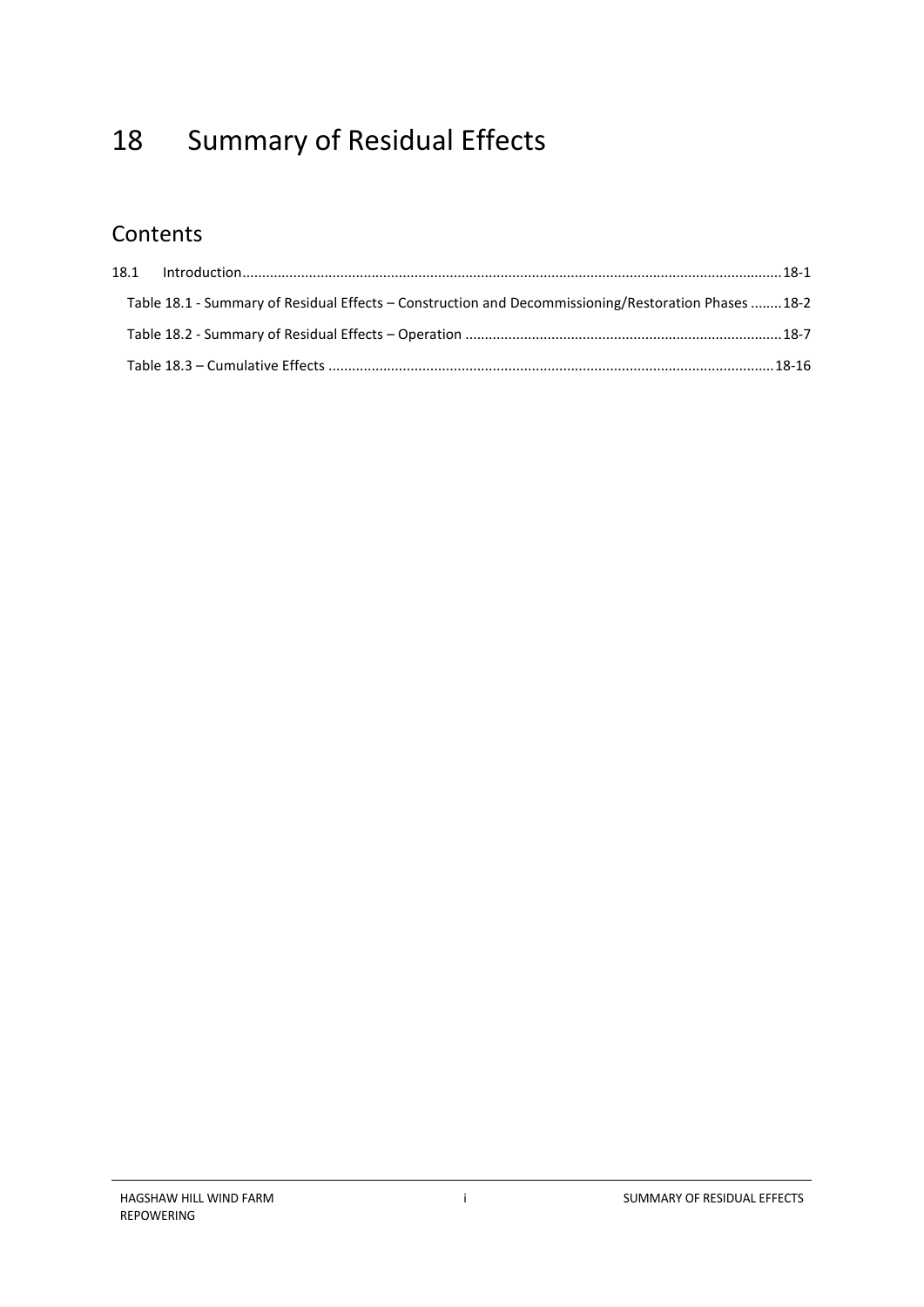This page is intentionally blank.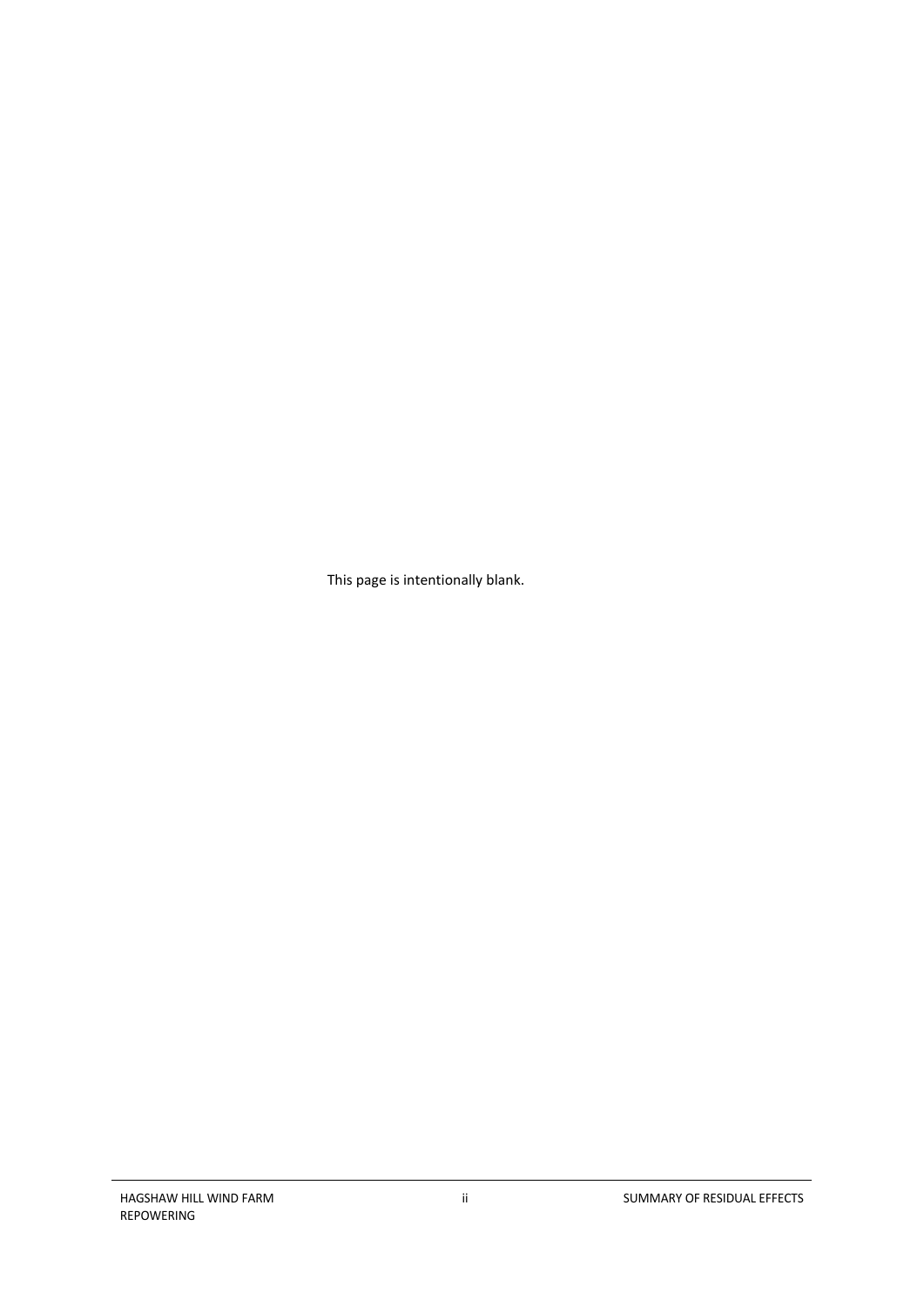## 18 Summary of Residual Effects

## <span id="page-2-0"></span>18.1 Introduction

- 18.1.1 Tables 18.1 and 18.2 provide a quick reference to the significant residual environmental effects identified in the technical sections of this Environmental Impact Assessment Report (EIAR), as well as a cross reference to the relevant mitigation measures identified.
- 18.1.2 The residual effects are highlighted in a "traffic light" formula for easy identification of beneficial and adverse effects as shown below. Text in **bold** shows where an effect is considered to be significant.



- 18.1.3 The final column on Tables 18.1 and 18.2 provides a comparison of the residual effects identified for the Existing Development and the Proposed Development.
- 18.1.4 Table 18.3 provides a summary of the cumulative effects of the Proposed Development in combination with other proposed, consented and operation developments within the area.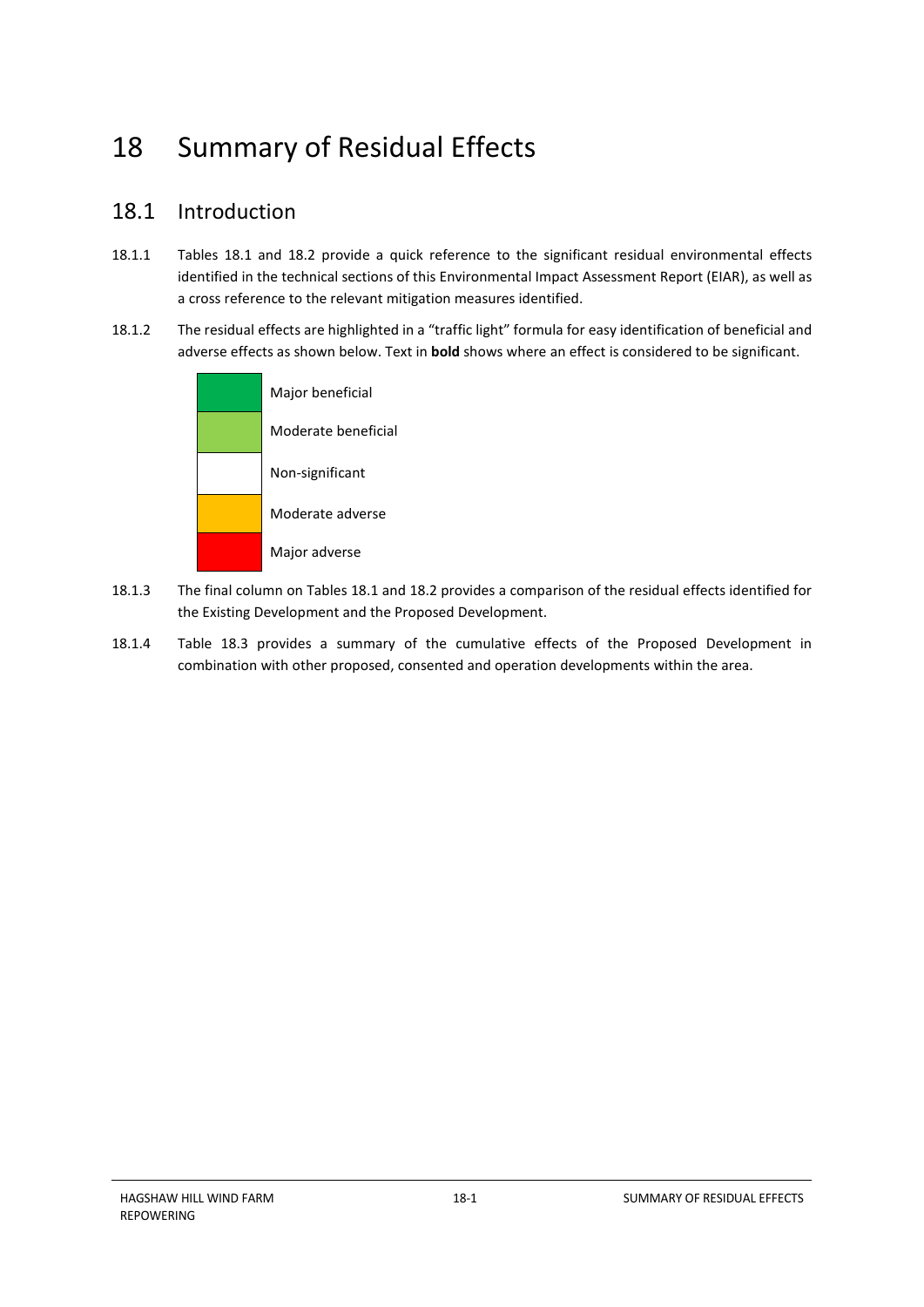### **Table 18.1 - Summary of Residual Effects – Construction and Decommissioning/Restoration Phases**

<span id="page-3-0"></span>

| <b>Description of Effect</b>                         | <b>Significance of Potential Effect</b> |                               | <b>Mitigation Measure</b>                                                                                            | <b>Significance of Residual Effect</b> |                               | <b>Comparison with the</b>                                                                                                                                              |
|------------------------------------------------------|-----------------------------------------|-------------------------------|----------------------------------------------------------------------------------------------------------------------|----------------------------------------|-------------------------------|-------------------------------------------------------------------------------------------------------------------------------------------------------------------------|
|                                                      | Significance                            | Beneficial/<br><b>Adverse</b> |                                                                                                                      | Significance                           | Beneficial/<br><b>Adverse</b> | <b>Existing Development</b>                                                                                                                                             |
| <b>Landscape and Visual</b>                          |                                         |                               |                                                                                                                      |                                        |                               |                                                                                                                                                                         |
| <b>Landscape Character</b>                           |                                         |                               |                                                                                                                      |                                        |                               |                                                                                                                                                                         |
| Landscape Character Types and Sub-Types              | Worst-case<br>additional<br>Minor       | Adverse                       | No additional mitigation -<br>consideration of landscape and<br>visual matters was inherent in the<br>design process | Worst-case<br>additional<br>Minor      | Adverse                       | N/A                                                                                                                                                                     |
| <b>Visual Receptors</b>                              |                                         |                               |                                                                                                                      |                                        |                               |                                                                                                                                                                         |
| Visual receptors within the study area               | Worst-case<br>additional<br>Minor       | Adverse                       | No additional mitigation -<br>consideration of landscape and<br>visual matters was inherent in the<br>design process | Worst-case<br>additional<br>Minor      | Adverse                       | N/A                                                                                                                                                                     |
| <b>Ecology and Nature Conservation</b>               |                                         |                               |                                                                                                                      |                                        |                               |                                                                                                                                                                         |
| Loss of habitat: blanket bog and wet<br>modified bog | Minor                                   | Adverse                       | CEMP, ECoW monitoring                                                                                                | Minor                                  | Adverse                       | Larger extent of habitat<br>loss but no greater level<br>of significance of effects<br>are anticipated beyond<br>those arising from the<br><b>Existing Development.</b> |
| <b>Ornithology</b>                                   |                                         |                               |                                                                                                                      |                                        |                               |                                                                                                                                                                         |
| Curlew: Disturbance and displacement                 | Minor                                   | Adverse                       | BBPP and pre-construction surveys.                                                                                   | Minor                                  | Adverse                       | No greater significance                                                                                                                                                 |
| Golden Plover: Disturbance and<br>displacement       | Minor                                   | Adverse                       | Spatial and temporal restrictions of<br>construction activity if required.                                           | Minor                                  | Adverse                       | of effects are<br>anticipated beyond<br>those arising from<br>decommissioning of the<br><b>Existing Development.</b>                                                    |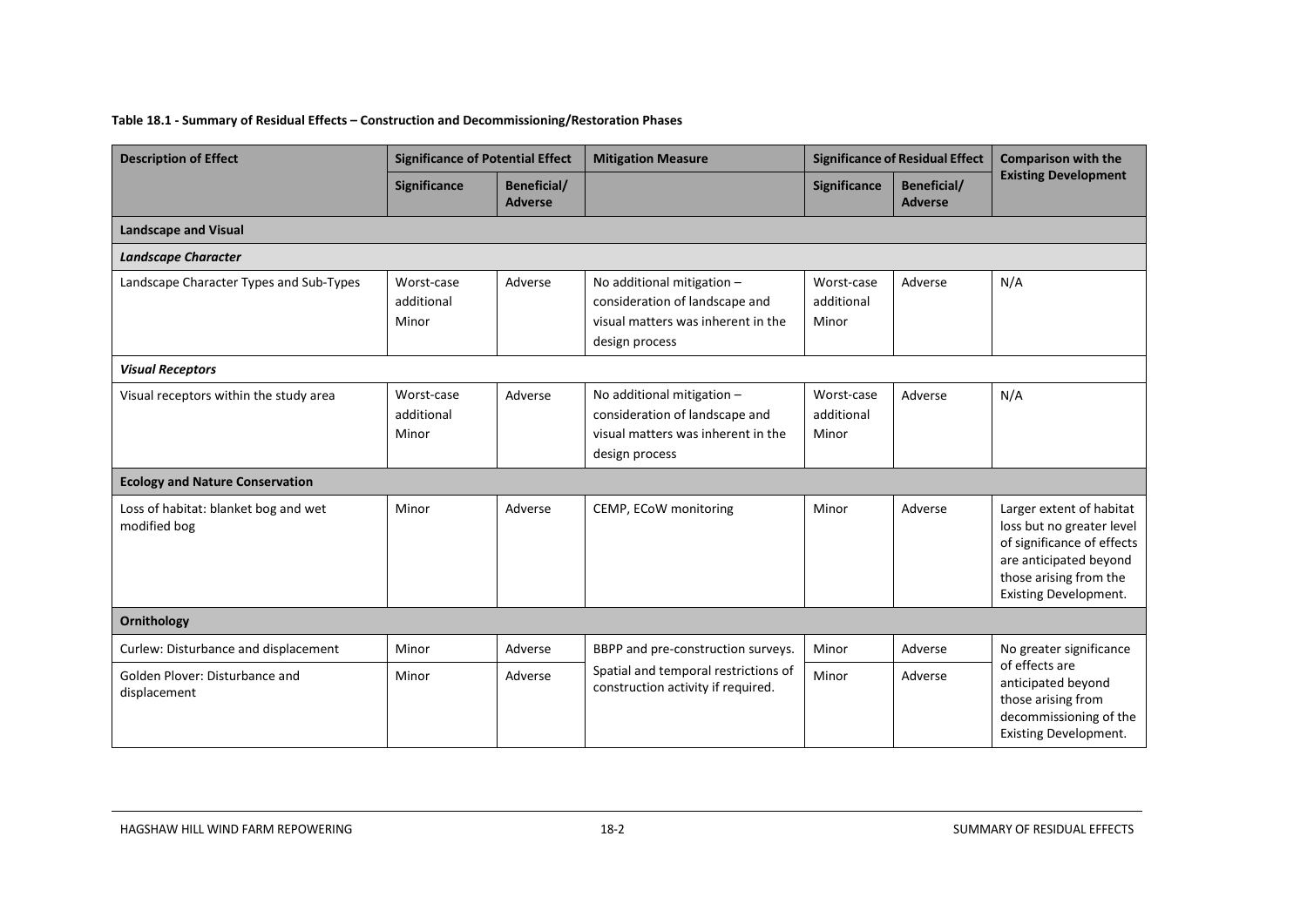| <b>Description of Effect</b>                                                                                                                | <b>Significance of Potential Effect</b> |                               | <b>Mitigation Measure</b>                                                                                                                                                       | <b>Significance of Residual Effect</b> |                               | <b>Comparison with the</b>                                                                                                                                                                                                                             |
|---------------------------------------------------------------------------------------------------------------------------------------------|-----------------------------------------|-------------------------------|---------------------------------------------------------------------------------------------------------------------------------------------------------------------------------|----------------------------------------|-------------------------------|--------------------------------------------------------------------------------------------------------------------------------------------------------------------------------------------------------------------------------------------------------|
|                                                                                                                                             | <b>Significance</b>                     | Beneficial/<br><b>Adverse</b> |                                                                                                                                                                                 | Significance                           | Beneficial/<br><b>Adverse</b> | <b>Existing Development</b>                                                                                                                                                                                                                            |
| <b>Noise and Vibration</b>                                                                                                                  |                                         |                               |                                                                                                                                                                                 |                                        |                               |                                                                                                                                                                                                                                                        |
| Construction /Decommissioning site noise                                                                                                    | Not significant                         | Adverse                       | Control of working hours and best<br>working practises. To be detailed<br>within the CEMP                                                                                       | Not<br>significant                     | Adverse                       | No change of<br>significance.                                                                                                                                                                                                                          |
| <b>Cultural Heritage</b>                                                                                                                    |                                         |                               |                                                                                                                                                                                 |                                        |                               |                                                                                                                                                                                                                                                        |
| 12 heritage assets - No direct physical<br>impacts predicted<br>(НН01, НН05, НН06, НН07, НН09, НН10,<br>HH11, HH15, HH16, HH17, HH21, HH23) | Neutral                                 | N/A                           | N/A                                                                                                                                                                             | Neutral                                | N/A                           | No material difference.<br>These sites have been<br>identified during the<br>assessment but will<br>remain unaffected by<br>the Proposed<br>Development.                                                                                               |
| One heritage asset not predicted to be<br>directly impacted, but located near site<br>works<br>(HH03)                                       | Minor                                   | Adverse                       | Those heritage assets located close<br>to Proposed Development will be<br>appropriately delineated to avoid<br>unnecessary disturbance.                                         | Negligible                             | Neutral                       | No material difference.<br>If impacts on this site<br>are avoided during<br>development, through<br>the committed<br>mitigation measures,<br>there will be no<br>difference between the<br><b>Existing Development</b><br>and Proposed<br>Development. |
| Ten heritage assets - Direct physical impacts<br>predicted<br>HH02, HH04, HH12, HH13, HH14, HH18,<br>HH20, HH22<br>HH08, HH19               | Minor<br>Moderate                       | Adverse                       | A programme of archaeological<br>mitigation to be agreed with<br>WoSAS. This may include<br>evaluation, excavation and<br>recording during an archaeological<br>watching brief. | Minor                                  | Adverse                       | There is potential for<br>damage to heritage<br>assets which would<br>otherwise be left<br>undisturbed and in situ.                                                                                                                                    |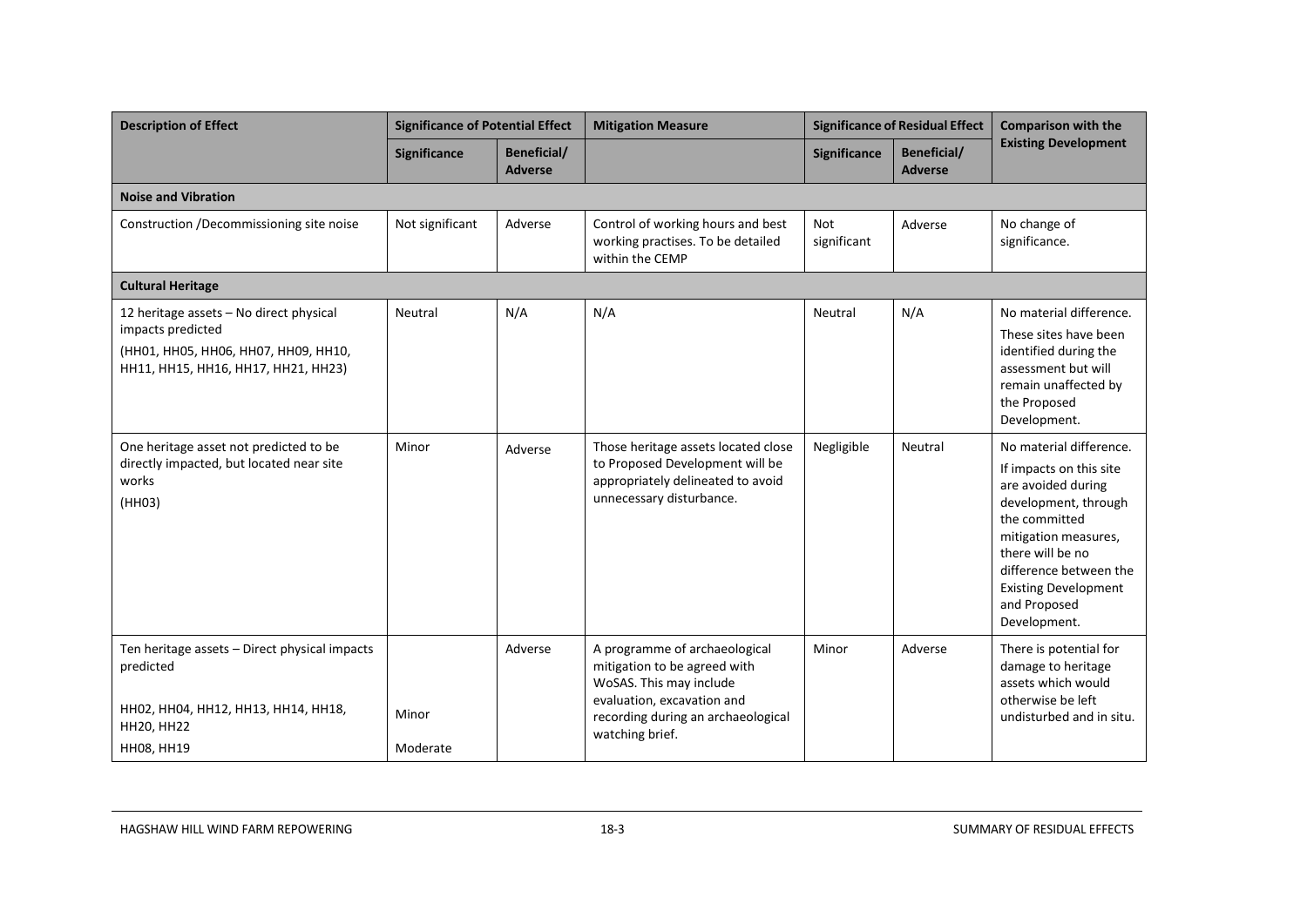| <b>Description of Effect</b>                                             | <b>Significance of Potential Effect</b> |                               | <b>Mitigation Measure</b>                                                                                                                                                                                                                                                                | <b>Significance of Residual Effect</b> |                               | <b>Comparison with the</b>                                                                                                                |
|--------------------------------------------------------------------------|-----------------------------------------|-------------------------------|------------------------------------------------------------------------------------------------------------------------------------------------------------------------------------------------------------------------------------------------------------------------------------------|----------------------------------------|-------------------------------|-------------------------------------------------------------------------------------------------------------------------------------------|
|                                                                          | Significance                            | Beneficial/<br><b>Adverse</b> |                                                                                                                                                                                                                                                                                          | Significance                           | Beneficial/<br><b>Adverse</b> | <b>Existing Development</b>                                                                                                               |
| Direct impact: Potential for damage to<br>previously unrecorded features | Moderate                                | Adverse                       | An archaeological watching brief<br>will be maintained during all<br>ground-breaking works across the<br>southern part of the site<br>This will ensure any previously<br>unrecorded archaeological deposits<br>are identified and recorded.                                              | Minor                                  | Adverse                       | There is potential for<br>damage to unrecorded<br>archaeological deposits<br>which would otherwise<br>be left undisturbed and<br>in situ. |
| Geology, Hydrology and Hydrogeology                                      |                                         |                               |                                                                                                                                                                                                                                                                                          |                                        |                               |                                                                                                                                           |
| Changes to groundwater flow regime                                       | Minor                                   | Adverse                       | Pre-construction site investigation.<br>CEMP and construction site<br>management.                                                                                                                                                                                                        | Negligible                             | Adverse                       | No change in<br>significance as the<br>groundwater regime is<br>similar.                                                                  |
| Removal of and impact on peat                                            | Minor                                   | Adverse                       | Pre-construction site investigation.<br>Avoidance of peat for borrow pit<br>excavations.<br>Avoidance of deep peat where<br>possible for access tracks (may be<br>unavoidable over a small number<br>of very short stretches).                                                           | Negligible                             | Adverse                       | No change in<br>significance.                                                                                                             |
| Impact on downstream fluvial flood risk                                  | Major                                   | Adverse                       | Detailed Drainage Strategy to be<br>developed and agreed with SEPA<br>and SLC. To detail drainage design<br>to slow surface water flows and<br>ensure that runoff from hard<br>surfaces will be controlled.<br>Appropriate design of water<br>crossings to maintain continuous<br>flows. | Negligible                             | Adverse                       | No change in<br>significance.                                                                                                             |
| Pollution from sediment run-off                                          | Major                                   | Adverse                       | 50 m buffer around watercourses<br>wherever feasible (minimum 30 m                                                                                                                                                                                                                       | Minor                                  | Adverse                       | <b>Construction effects</b><br>only therefore not                                                                                         |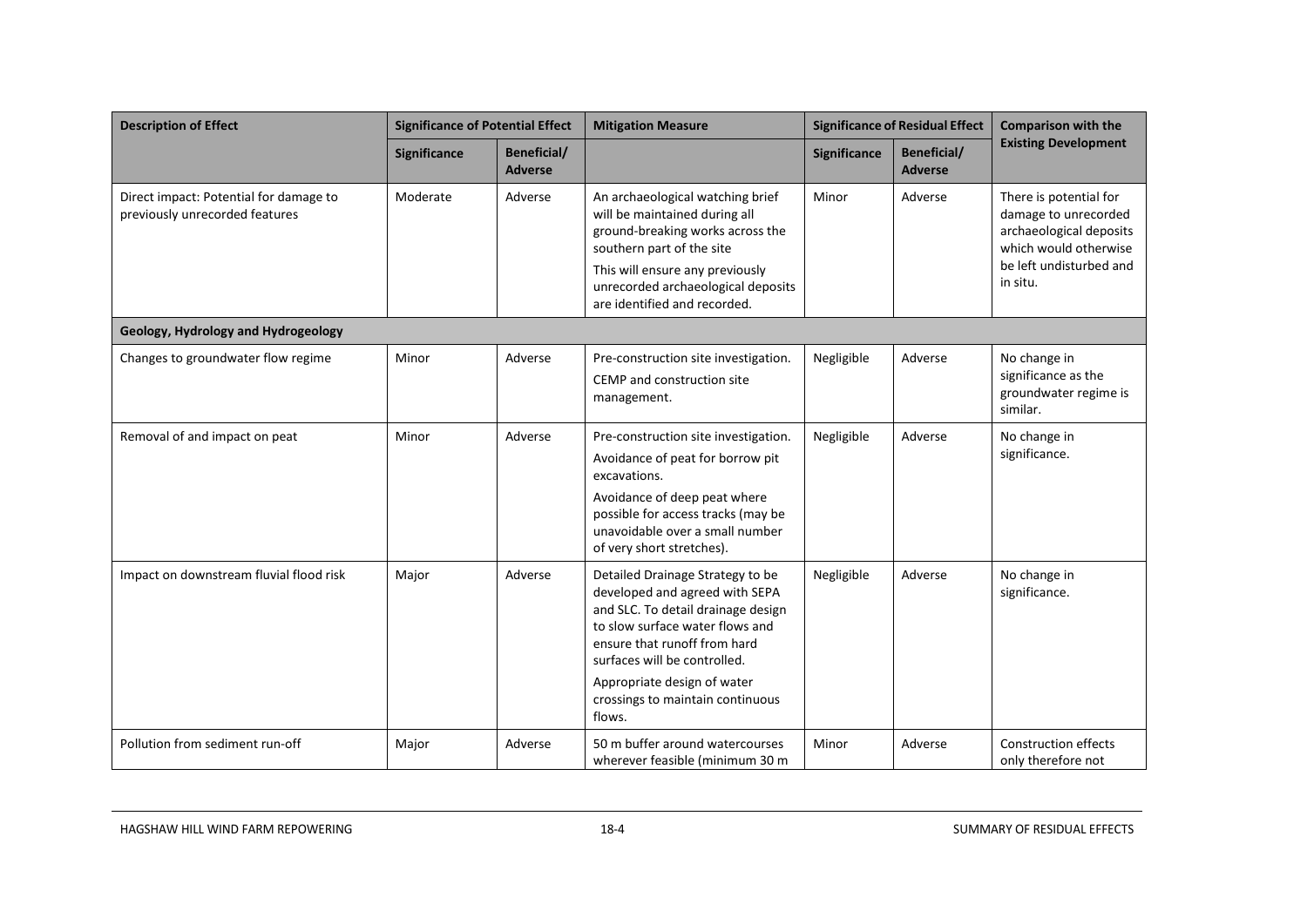| <b>Description of Effect</b>                                               | <b>Significance of Potential Effect</b> |                               | <b>Mitigation Measure</b>                                                                                                                                                                                          |              | <b>Significance of Residual Effect</b> | <b>Comparison with the</b>                                                               |
|----------------------------------------------------------------------------|-----------------------------------------|-------------------------------|--------------------------------------------------------------------------------------------------------------------------------------------------------------------------------------------------------------------|--------------|----------------------------------------|------------------------------------------------------------------------------------------|
|                                                                            | <b>Significance</b>                     | Beneficial/<br><b>Adverse</b> |                                                                                                                                                                                                                    | Significance | Beneficial/<br><b>Adverse</b>          | <b>Existing Development</b>                                                              |
|                                                                            |                                         |                               | for a localised stretch of access<br>track near the Windrow Burn).<br>Water quality monitoring.<br>CEMP and construction site<br>management.                                                                       |              |                                        | relevant in terms of any<br>current/ongoing effects<br>from the Existing<br>Development. |
| Pollution from chemical contaminated run-<br>off                           | Major                                   | Adverse                       |                                                                                                                                                                                                                    | Minor        | Adverse                                |                                                                                          |
| Mobilisation of historical contamination                                   | Major                                   | Adverse                       | Detailed ground investigations<br>including testing of bing material<br>for suitability prior to its use in<br>construction.                                                                                       | Negligible   | Adverse                                |                                                                                          |
| Loss of bank integrity                                                     | Major                                   | Adverse                       | CEMP and construction site<br>management.                                                                                                                                                                          | Negligible   | N/A                                    |                                                                                          |
| Pollution from foul drainage                                               | Major                                   | Adverse                       | 50 m buffer around watercourses<br>wherever feasible (minimum 30 m<br>for a localised stretch of access<br>track near the Windrow Burn).<br>Water quality monitoring.<br>CEMP and construction site<br>management. | Minor        | Adverse                                |                                                                                          |
| <b>Transport and Traffic</b>                                               |                                         |                               |                                                                                                                                                                                                                    |              |                                        |                                                                                          |
| Traffic impact during construction and<br>decommissioning                  | Negligible                              | Adverse                       | <b>Construction Traffic Management</b><br>Plan                                                                                                                                                                     | Negligible   | Adverse                                | N/A                                                                                      |
| Socio-Economic                                                             |                                         |                               |                                                                                                                                                                                                                    |              |                                        |                                                                                          |
| Economic impact of £17.1 million and 152<br>job years in South Lanarkshire | Minor                                   | Beneficial                    | N/A                                                                                                                                                                                                                | Minor        | <b>Beneficial</b>                      | Additional investment<br>in South Lanarkshire<br>economy                                 |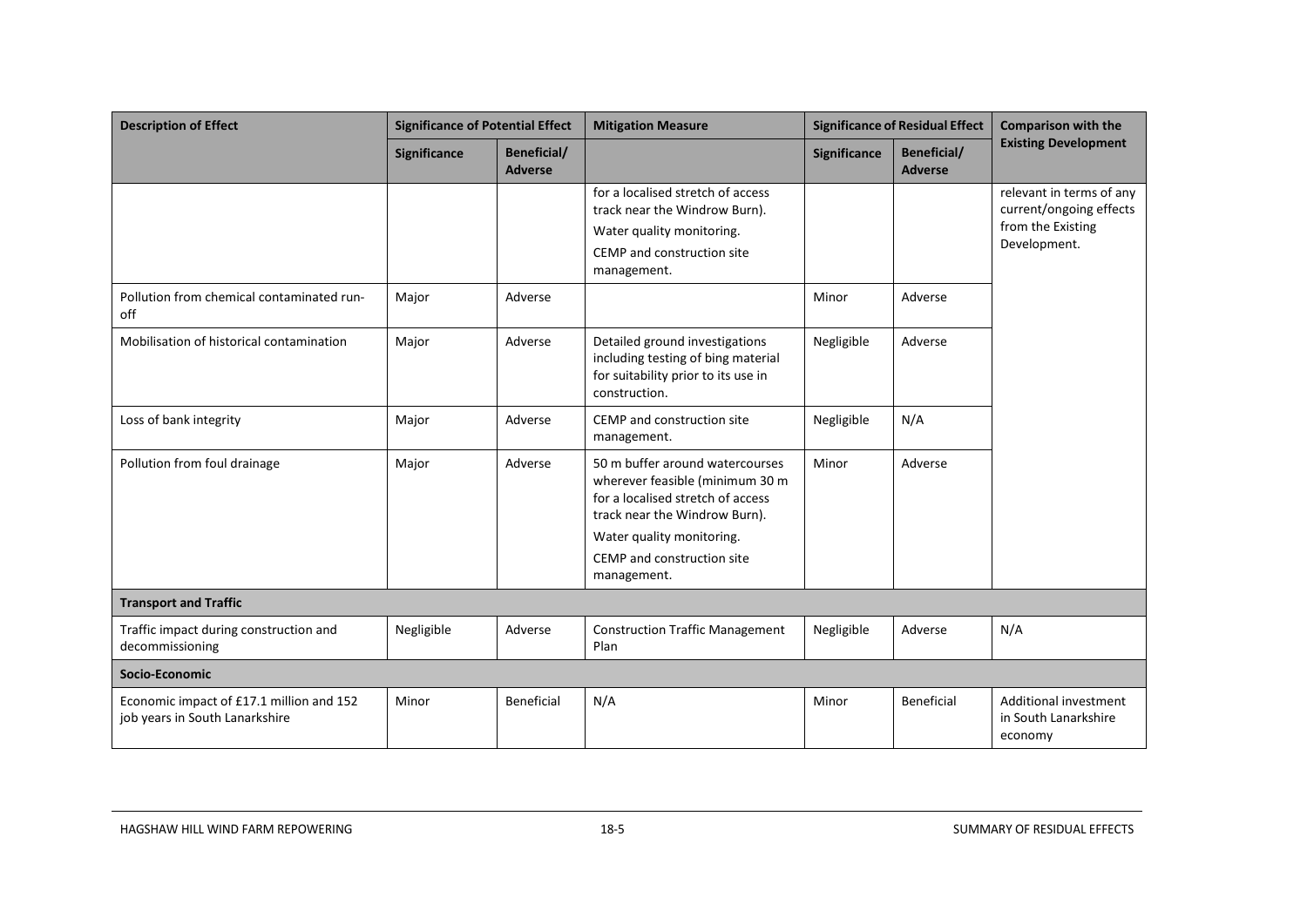| <b>Description of Effect</b>                                                                             | <b>Significance of Potential Effect</b> |                               | <b>Mitigation Measure</b>                                       | <b>Significance of Residual Effect</b> |                               | <b>Comparison with the</b>                                      |  |
|----------------------------------------------------------------------------------------------------------|-----------------------------------------|-------------------------------|-----------------------------------------------------------------|----------------------------------------|-------------------------------|-----------------------------------------------------------------|--|
|                                                                                                          | <b>Significance</b>                     | Beneficial/<br><b>Adverse</b> |                                                                 | <b>Significance</b>                    | Beneficial/<br><b>Adverse</b> | <b>Existing Development</b>                                     |  |
| Economic impact of £46.1 million and 423<br>job years in Scotland                                        | Negligible                              | <b>Beneficial</b>             | N/A                                                             | Negligible                             | Beneficial                    | Additional investment<br>in Scottish economy                    |  |
| Expenditure of construction workers in local<br>economy                                                  | <b>Moderate</b>                         | <b>Beneficial</b>             | N/A                                                             | <b>Moderate</b>                        | <b>Beneficial</b>             | <b>Additional investment</b><br>in South Lanarkshire<br>economy |  |
| <b>Aviation, Radar and Telecommunication</b>                                                             |                                         |                               |                                                                 |                                        |                               |                                                                 |  |
| Effects on aviation, radar and<br>telecommunication interests during<br>construction and decommissioning | Negligible                              | Neutral                       | Aviation lighting will be installed if<br>requested by the MoD. | Negligible                             | Neutral                       | No Change                                                       |  |
| <b>Shadow Flicker</b>                                                                                    |                                         |                               |                                                                 |                                        |                               |                                                                 |  |
| No effects anticipated during construction or decommissioning.                                           |                                         |                               |                                                                 |                                        |                               | No Change                                                       |  |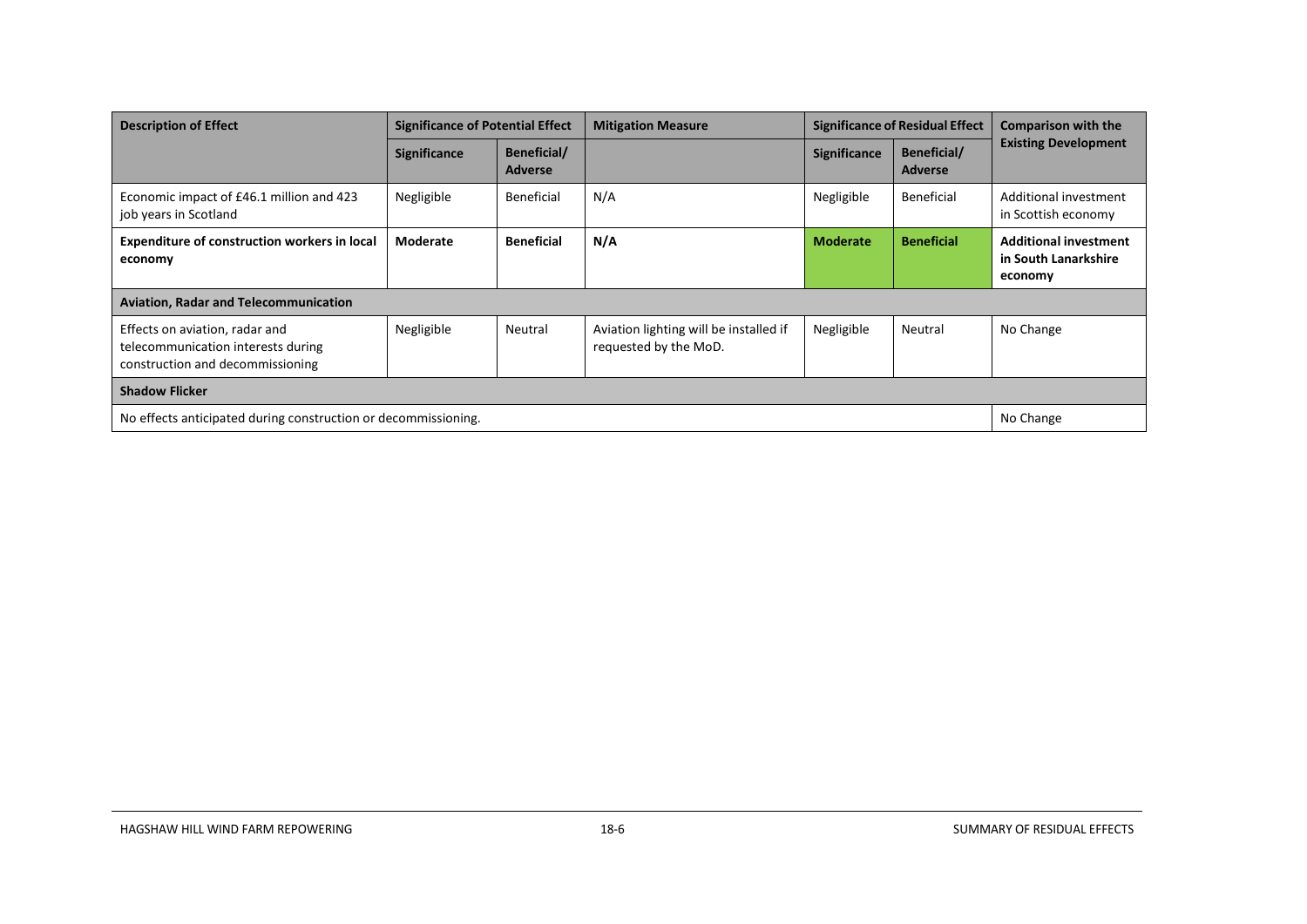### **Table 18.2 - Summary of Residual Effects – Operation**

<span id="page-8-0"></span>

| <b>Description of Effect</b>                                      | <b>Significance of Potential Effect</b>                                                                         |                               | <b>Mitigation Measure</b>                                                                                           | <b>Significance of Residual Effect</b>                                 |                               | <b>Comparison with</b><br>the Existing                                                                                                                                             |  |  |
|-------------------------------------------------------------------|-----------------------------------------------------------------------------------------------------------------|-------------------------------|---------------------------------------------------------------------------------------------------------------------|------------------------------------------------------------------------|-------------------------------|------------------------------------------------------------------------------------------------------------------------------------------------------------------------------------|--|--|
|                                                                   | Significance                                                                                                    | Beneficial/<br><b>Adverse</b> |                                                                                                                     | Significance                                                           | Beneficial/<br><b>Adverse</b> | <b>Development</b>                                                                                                                                                                 |  |  |
| Landscape and Visual (Bold text indicates a Significant Effect)   |                                                                                                                 |                               |                                                                                                                     |                                                                        |                               |                                                                                                                                                                                    |  |  |
| <b>Landscape Character</b>                                        |                                                                                                                 |                               |                                                                                                                     |                                                                        |                               |                                                                                                                                                                                    |  |  |
| Landscape Character Types<br>in which the Turbines are<br>located | Worst-case<br>Major/<br>moderate                                                                                | Adverse                       | No additional mitigation - consideration of<br>landscape and visual matters was inherent in<br>the design process   | <b>Worst-case</b><br>Major/<br>moderate                                | <b>Adverse</b>                | No notable<br>change to the<br>character of this<br>part of the<br>landscape when<br>compared with<br>the experience<br>over the last 20<br>years.                                 |  |  |
| Other Landscape Character<br>Types within 10km                    | Worst-case<br>Major/<br>moderate up<br>to 3 km from<br>the<br>site.<br>Moderate<br>(significant)<br>up to 6 km. | Adverse                       | No additional mitigation $-$ consideration of<br>landscape and visual matters was inherent in<br>the design process | <b>Worst-case</b><br>Major/<br>moderate<br>up to 3 km<br>from the site | <b>Adverse</b>                | Whilst the effect<br>on landscape<br>character would<br>be greater from<br>the PD, this<br>difference would<br>be mitigated by<br>the existing<br>impact to the<br>local landscape |  |  |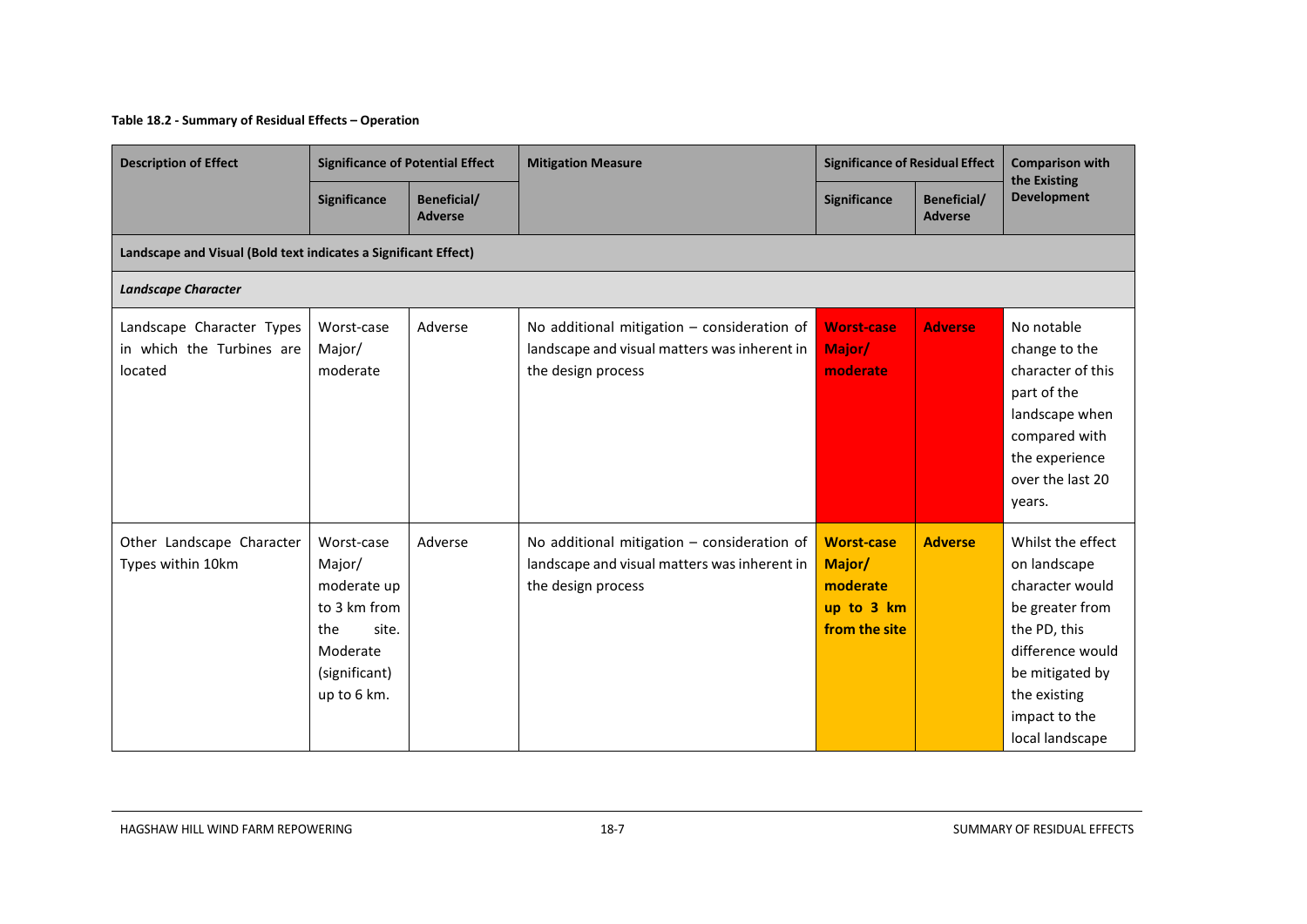| <b>Description of Effect</b>                                | <b>Significance of Potential Effect</b>          |                               | <b>Mitigation Measure</b>                                                                                           | <b>Significance of Residual Effect</b>            |                                      | <b>Comparison with</b><br>the Existing                                                                                                                                                                                                                                                                   |
|-------------------------------------------------------------|--------------------------------------------------|-------------------------------|---------------------------------------------------------------------------------------------------------------------|---------------------------------------------------|--------------------------------------|----------------------------------------------------------------------------------------------------------------------------------------------------------------------------------------------------------------------------------------------------------------------------------------------------------|
|                                                             | Significance                                     | Beneficial/<br><b>Adverse</b> |                                                                                                                     | Significance                                      | <b>Beneficial/</b><br><b>Adverse</b> | <b>Development</b>                                                                                                                                                                                                                                                                                       |
|                                                             |                                                  |                               |                                                                                                                     |                                                   |                                      | character which<br>already occurs as<br>a result of the<br>other schemes.                                                                                                                                                                                                                                |
| Other Landscape Character<br>Types between 10km and<br>15km | Worst-case<br>moderate<br>(non-<br>significant). | Adverse                       | No additional mitigation $-$ consideration of<br>landscape and visual matters was inherent in<br>the design process | Worst-case<br>moderate<br>$(non-$<br>significant) | Adverse                              | As with the<br>landscape within<br>10km, the ED<br>beyond 10 km is<br>now largely de<br>minimis due to<br>surrounding<br>development.<br>This same context<br>serves to reduce<br>the potential<br>impact of the PD,<br>which whilst<br>greater would<br>also not be<br>significant at this<br>distance. |
| <b>Visual Receptors</b>                                     |                                                  |                               |                                                                                                                     |                                                   |                                      |                                                                                                                                                                                                                                                                                                          |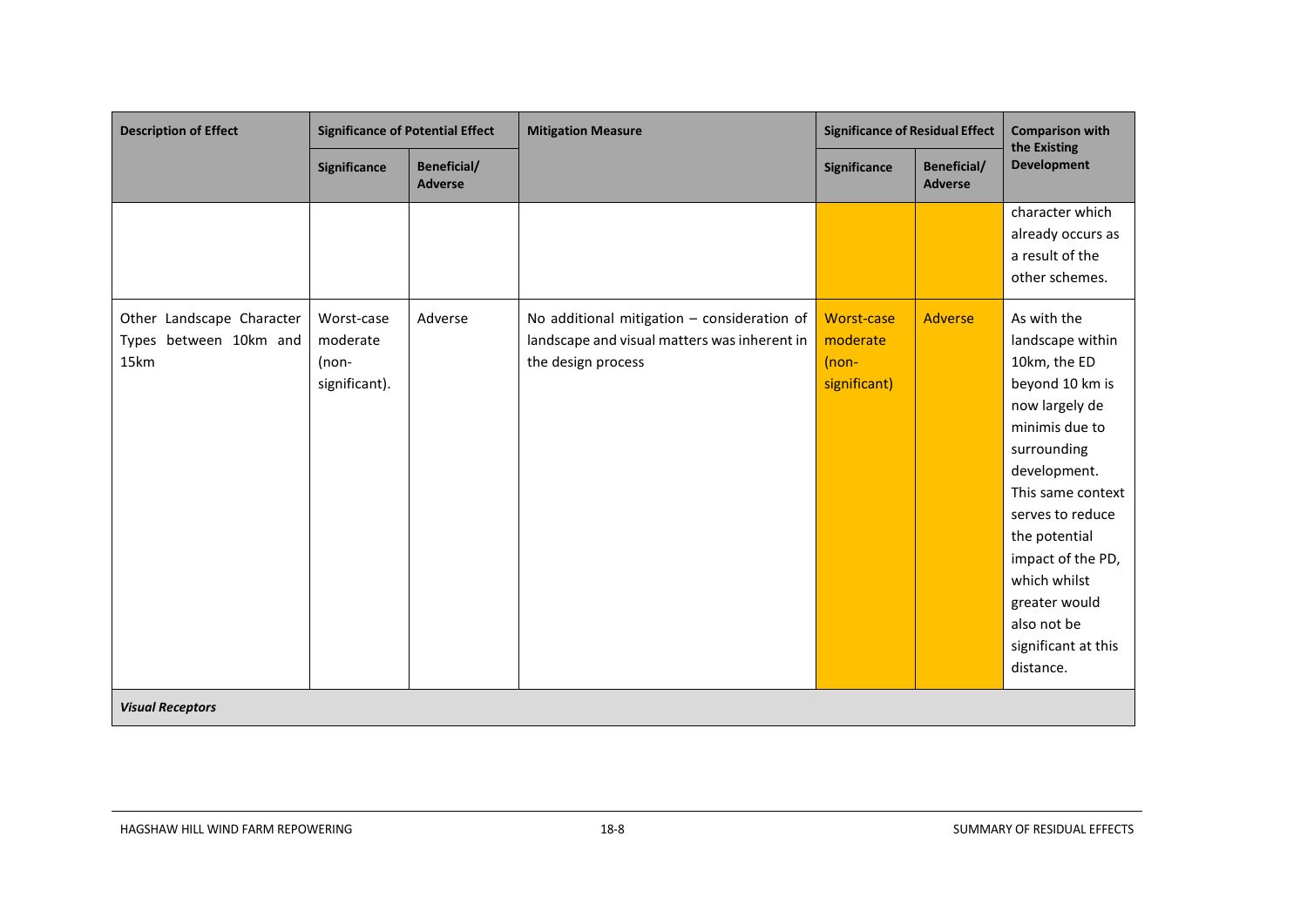| <b>Description of Effect</b>                                             | <b>Significance of Potential Effect</b>                                                                                             |                               | <b>Mitigation Measure</b>                                                                                         | <b>Significance of Residual Effect</b>                                                                                                       |                                      | <b>Comparison with</b><br>the Existing                                                                                                                                                                      |
|--------------------------------------------------------------------------|-------------------------------------------------------------------------------------------------------------------------------------|-------------------------------|-------------------------------------------------------------------------------------------------------------------|----------------------------------------------------------------------------------------------------------------------------------------------|--------------------------------------|-------------------------------------------------------------------------------------------------------------------------------------------------------------------------------------------------------------|
|                                                                          | <b>Significance</b>                                                                                                                 | Beneficial/<br><b>Adverse</b> |                                                                                                                   | Significance                                                                                                                                 | <b>Beneficial/</b><br><b>Adverse</b> | <b>Development</b>                                                                                                                                                                                          |
| <b>Assessment Viewpoints</b><br>(VP1, 2, 3, 4, 5, 9, 12, 13, 16 &<br>17) | Significant<br>Effect on 10<br>of the 17<br>representativ<br>e viewpoints,<br>extending up<br>to 9 km from<br>the site.             | Adverse                       | No additional mitigation - consideration of<br>landscape and visual matters was inherent in the<br>design process | <b>Moderate</b>                                                                                                                              | <b>Adverse</b>                       | The PD would be of<br>a larger scale but<br>would largely be<br>visible from the<br>same locations in<br>the landscape.<br>Whilst it would<br>result in greater                                             |
| <b>Assessment Viewpoints</b><br>(VP10, 11 & 15)                          | Moderate                                                                                                                            | Adverse                       | No additional mitigation - consideration of<br>landscape and visual matters was inherent in the<br>design process | <b>Moderate</b>                                                                                                                              | Adverse                              | visual effects these<br>would be mitigated<br>by the context of<br>additional existing<br>wind energy in the<br>locality. This will be<br>further reinforced<br>by additional<br>consented<br>developments. |
| <b>Assessment Viewpoints</b><br>(VP6 & 7)                                | Moderate/<br>Minor to<br>Moderate                                                                                                   | Adverse                       | No additional mitigation - consideration of<br>landscape and visual matters was inherent in the<br>design process | Moderate/<br>Minor to<br>Moderate                                                                                                            | Adverse                              |                                                                                                                                                                                                             |
| <b>Assessment Viewpoints</b><br>(VP8 & 14)                               | Moderate/<br>Minor                                                                                                                  | Adverse                       | No additional mitigation - consideration of<br>landscape and visual matters was inherent in the<br>design process | Moderate/<br>Minor                                                                                                                           | Adverse                              |                                                                                                                                                                                                             |
| Residential properties and<br>settlements                                | Significant<br>effects at: 6 of<br>the 23<br>properties /<br>groups within<br>2km; other<br>residential<br>properties up<br>to 5km, | Adverse                       | N/A                                                                                                               | <b>Significant</b><br>effects at: six<br>of the 23<br>properties /<br>groups within<br>2km; other<br>residential<br>properties up<br>to 5km, | Adverse                              | The PD would be<br>more visible from a<br>number of<br>residential<br>properties,<br>however, as with<br>the ED, at no<br>property would the<br>effects be                                                  |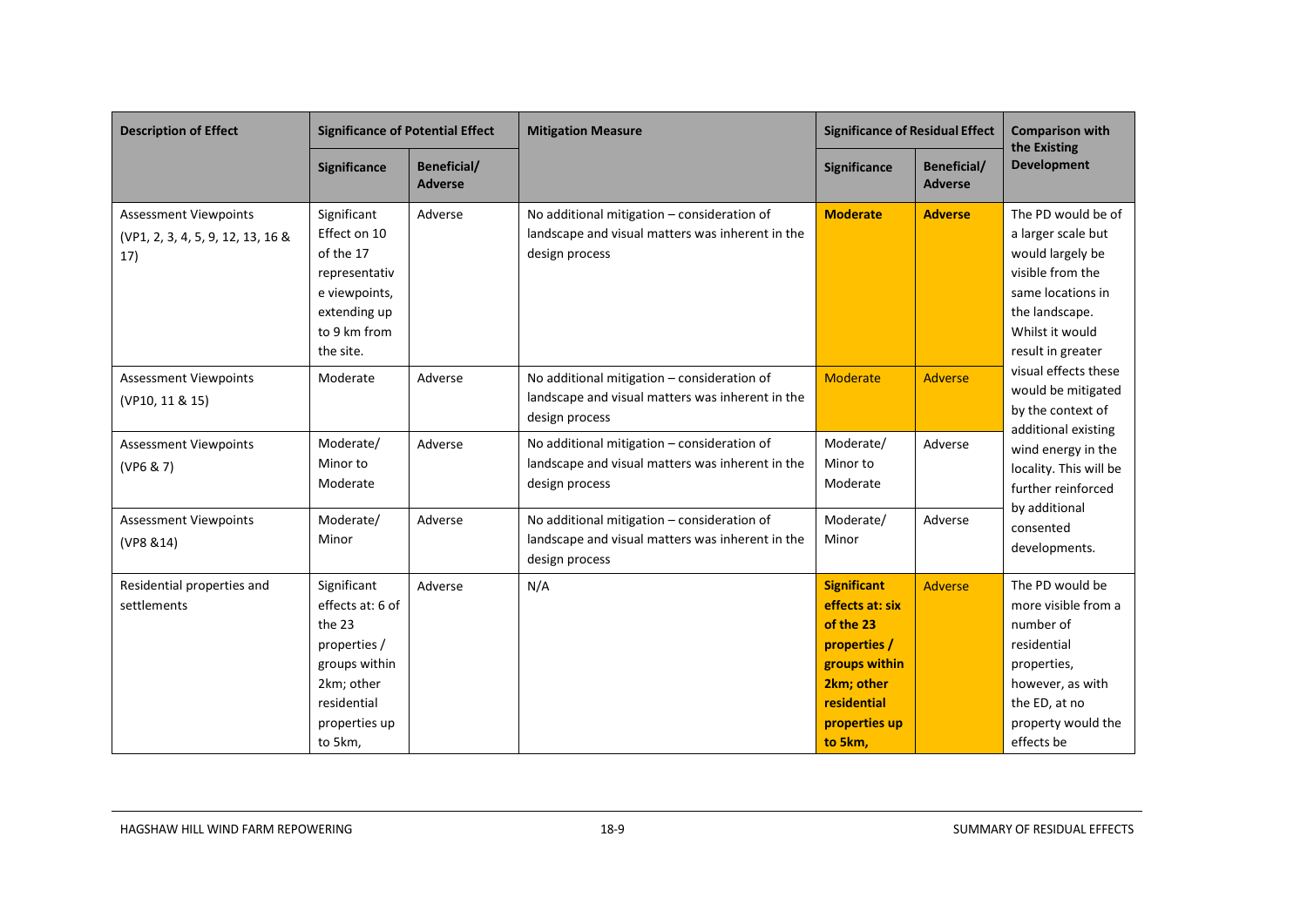| <b>Description of Effect</b> | <b>Significance of Potential Effect</b>                                                                                         |                               | <b>Mitigation Measure</b> | <b>Significance of Residual Effect</b>                                                                                                                               |                                      | <b>Comparison with</b><br>the Existing                                                                                                                                                                                                             |
|------------------------------|---------------------------------------------------------------------------------------------------------------------------------|-------------------------------|---------------------------|----------------------------------------------------------------------------------------------------------------------------------------------------------------------|--------------------------------------|----------------------------------------------------------------------------------------------------------------------------------------------------------------------------------------------------------------------------------------------------|
|                              | Significance                                                                                                                    | Beneficial/<br><b>Adverse</b> |                           | Significance                                                                                                                                                         | <b>Beneficial/</b><br><b>Adverse</b> | <b>Development</b>                                                                                                                                                                                                                                 |
|                              | concentrated<br>mainly within<br>Coalburn &<br>Douglas.                                                                         |                               |                           | concentrated<br>mainly within<br><b>Coalburn &amp;</b><br>Douglas.                                                                                                   |                                      | overbearing on<br>visual amenity.                                                                                                                                                                                                                  |
| Roads and Railways           | Significant<br>effects limited<br>to the section<br>of the A70<br>within up to 3<br>km to 4 km.                                 | Adverse                       |                           | <b>Significant</b><br>effects<br>limited to the<br>section of the<br>A70 within up<br>to 3km to<br>4km.                                                              | Adverse                              | Whilst the PD<br>would result in<br>greater visual<br>effects these would<br>be mitigated by the<br>context of<br>additional existing<br>wind energy in the<br>locality which have<br>come forward since<br>the ED was<br>constructed.             |
| Footpaths and Cycleways      | Significant<br>effects limited<br>to Core Paths,<br>Aspirational<br>Core Paths<br>and Wider<br>Network<br>paths within<br>2 km. | Adverse                       |                           | <b>Significant</b><br>effects<br>limited to<br><b>Core Paths,</b><br><b>Aspirational</b><br><b>Core Paths</b><br>and Wider<br><b>Network</b><br>paths within<br>2km. | Adverse                              | The Proposed<br>Development would<br>be of a larger scale,<br>but would largely<br>result in effects that<br>would affect the<br>same areas and<br>where additional<br>existing wind<br>energy has come<br>forward since the<br>ED was constructed |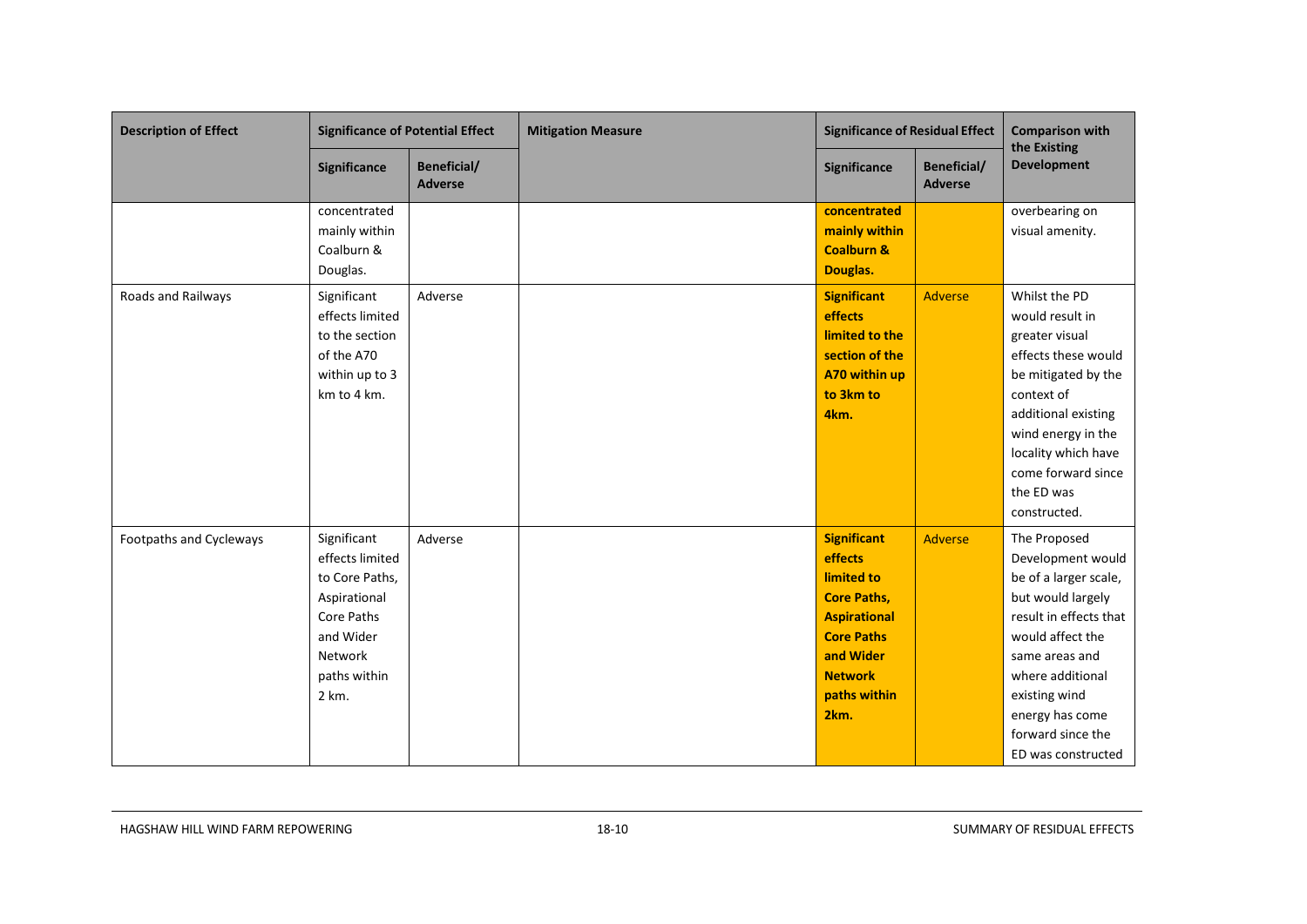| <b>Description of Effect</b>                 | <b>Significance of Potential Effect</b> |                               | <b>Mitigation Measure</b>                                           | <b>Significance of Residual Effect</b> |                                      | <b>Comparison with</b><br>the Existing                                                                                                                                                                                                                                           |
|----------------------------------------------|-----------------------------------------|-------------------------------|---------------------------------------------------------------------|----------------------------------------|--------------------------------------|----------------------------------------------------------------------------------------------------------------------------------------------------------------------------------------------------------------------------------------------------------------------------------|
|                                              | Significance                            | Beneficial/<br><b>Adverse</b> |                                                                     | Significance                           | <b>Beneficial/</b><br><b>Adverse</b> | <b>Development</b>                                                                                                                                                                                                                                                               |
|                                              |                                         |                               |                                                                     |                                        |                                      | which has already<br>extended the<br>impacts to cover<br>these areas.                                                                                                                                                                                                            |
| <b>Ecology and Nature Conservation</b>       |                                         |                               |                                                                     |                                        |                                      |                                                                                                                                                                                                                                                                                  |
| Bats: collision risk for Nyctylus<br>species | Minor                                   | Adverse                       | Minimum turbine set-back distance of 50m from<br>blade tip to trees | Minor                                  | Adverse                              | Fewer, but larger<br>turbines compared<br>to the Existing<br>Development. Due<br>to lack of roost sites<br>and relatively low<br>activity levels, no<br>increase in<br>significance is<br>predicted when<br>considered in the<br>context of species'<br>regional<br>populations. |
| Ornithology                                  |                                         |                               |                                                                     |                                        |                                      |                                                                                                                                                                                                                                                                                  |
| Curlew: displacement                         | Minor                                   | Adverse                       | None required                                                       | Minor                                  | Adverse                              | No greater<br>significance of                                                                                                                                                                                                                                                    |
| Golden plover: displacement                  | Minor                                   | Adverse                       |                                                                     | Minor                                  | Adverse                              | effects is<br>anticipated beyond<br>those arising from<br>operation of the                                                                                                                                                                                                       |
| Curlew: Collision risk                       | Minor                                   | Adverse                       |                                                                     | Minor                                  | Adverse                              |                                                                                                                                                                                                                                                                                  |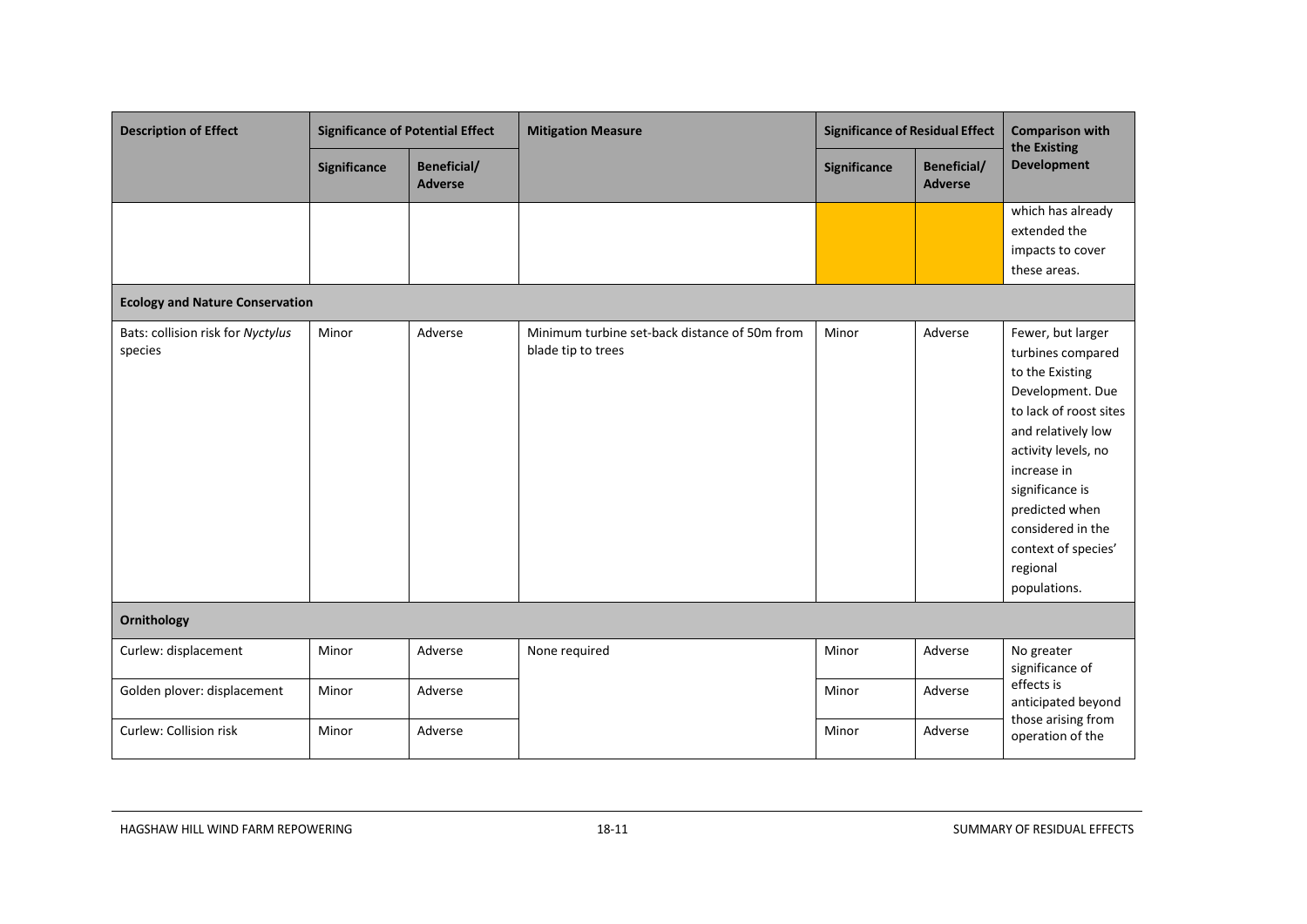| <b>Description of Effect</b>                                                                                                                                                                                                   | <b>Significance of Potential Effect</b> |                               | <b>Mitigation Measure</b>                                                                                                                     | <b>Significance of Residual Effect</b> |                                      | <b>Comparison with</b><br>the Existing                                                                                                                                                                  |  |  |
|--------------------------------------------------------------------------------------------------------------------------------------------------------------------------------------------------------------------------------|-----------------------------------------|-------------------------------|-----------------------------------------------------------------------------------------------------------------------------------------------|----------------------------------------|--------------------------------------|---------------------------------------------------------------------------------------------------------------------------------------------------------------------------------------------------------|--|--|
|                                                                                                                                                                                                                                | Significance                            | Beneficial/<br><b>Adverse</b> |                                                                                                                                               | <b>Significance</b>                    | <b>Beneficial/</b><br><b>Adverse</b> | <b>Development</b>                                                                                                                                                                                      |  |  |
| Golden plover: Collision risk                                                                                                                                                                                                  | Minor                                   | Adverse                       |                                                                                                                                               | Minor                                  | Adverse                              | Existing<br>Development.                                                                                                                                                                                |  |  |
| <b>Noise and Vibration</b>                                                                                                                                                                                                     |                                         |                               |                                                                                                                                               |                                        |                                      |                                                                                                                                                                                                         |  |  |
| Operational noise                                                                                                                                                                                                              | <b>Not</b><br>Significant               | Adverse                       | Operational monitoring to ensure compliance,<br>with the option of selective constraint of turbine<br>operation if found to be a requirement. | Not<br>Significant                     | Adverse                              | No change of<br>significance                                                                                                                                                                            |  |  |
| <b>Cultural Heritage</b>                                                                                                                                                                                                       |                                         |                               |                                                                                                                                               |                                        |                                      |                                                                                                                                                                                                         |  |  |
| No predicted impact on the<br>setting of 31 heritage assets,<br>including six scoped out of<br>assessment due to no predicted<br>inter-visibility<br>(HH101, HH106, HH108-HH111,<br>HH117-HH124, HH126-HH140,<br>HH142, HH143) | No Change                               | Neutral                       | N/A                                                                                                                                           | No Change                              | Neutral                              | No material<br>difference.                                                                                                                                                                              |  |  |
| Potential impact on the setting<br>of 13 heritage assets<br>(HH102, HH103, HH104,<br>HH105, HH107, HH112, HH113,<br>HH114, HH115, HH116, HH125,<br>HH141, HH144)                                                               | Negligible -<br>Minor                   | Adverse                       | N/A                                                                                                                                           | Negligible -<br>Minor                  | Adverse                              | The turbines will be<br>more prominent<br>than the Existing<br>Development.<br>However, the effect<br>on setting as a<br>result of the<br>Proposed<br>Development is<br>assessed as not<br>significant. |  |  |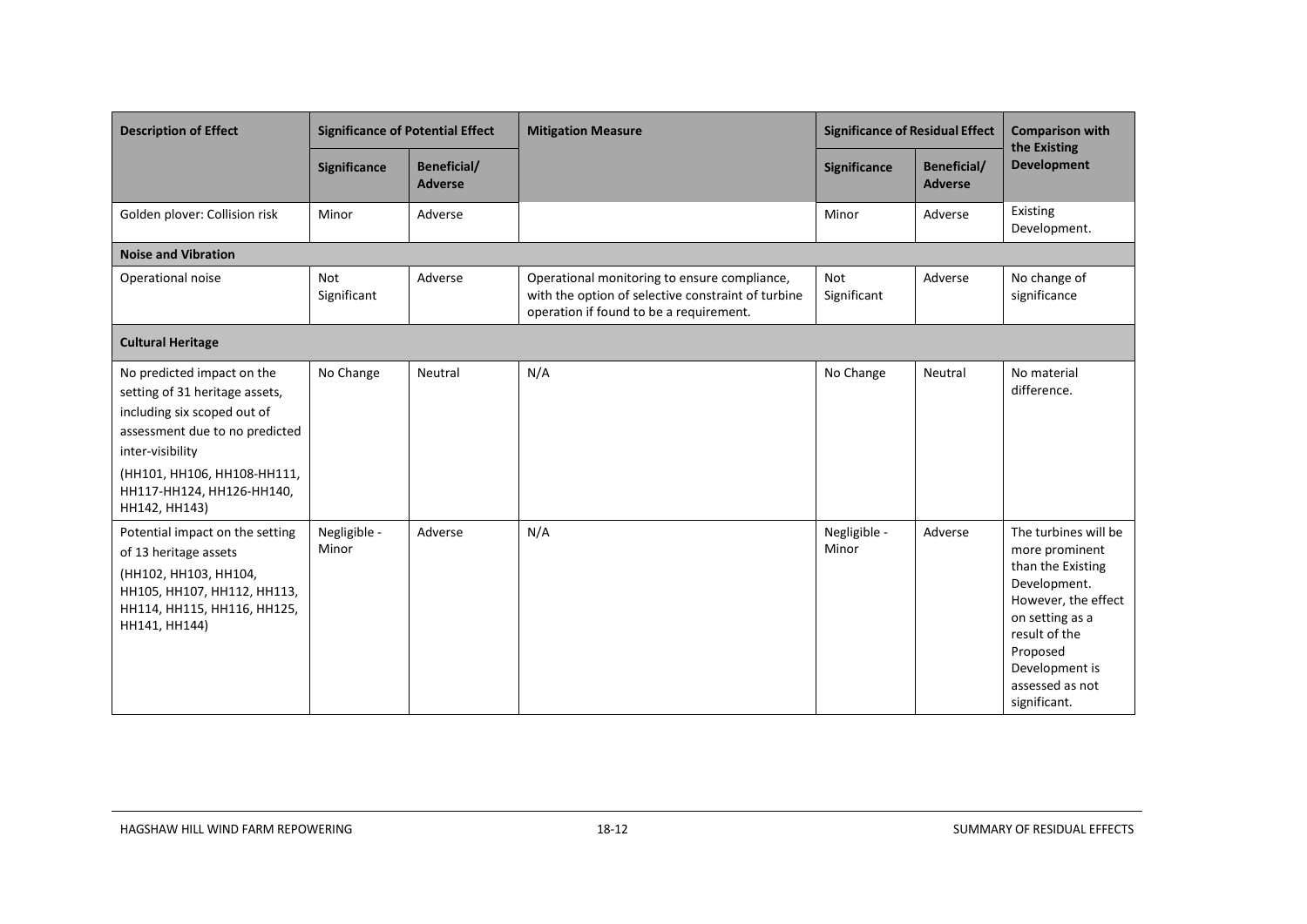| <b>Description of Effect</b><br><b>Significance of Potential Effect</b>                        |                     | <b>Mitigation Measure</b>     | <b>Significance of Residual Effect</b>                                                                                                                                                                                                                                                                                                                                                                                   |            | <b>Comparison with</b><br>the Existing |                                                                                                                                                                                                                          |  |
|------------------------------------------------------------------------------------------------|---------------------|-------------------------------|--------------------------------------------------------------------------------------------------------------------------------------------------------------------------------------------------------------------------------------------------------------------------------------------------------------------------------------------------------------------------------------------------------------------------|------------|----------------------------------------|--------------------------------------------------------------------------------------------------------------------------------------------------------------------------------------------------------------------------|--|
|                                                                                                | <b>Significance</b> | Beneficial/<br><b>Adverse</b> | Significance                                                                                                                                                                                                                                                                                                                                                                                                             |            | <b>Beneficial/</b><br><b>Adverse</b>   | <b>Development</b>                                                                                                                                                                                                       |  |
| Potential impacts on the setting<br>of the new Lanark World<br><b>Heritage Site</b><br>(HH201) | Minor               | Adverse                       | N/A                                                                                                                                                                                                                                                                                                                                                                                                                      | Minor      | Adverse                                | The turbines of the<br>Proposed<br>Development are<br>larger and will have<br>greater inter-<br>visibility with outer<br>aspects of the WHS<br>boundary, but this<br>is not considered to<br>create a setting<br>impact. |  |
| Geology, Hydrology and Hydrogeology                                                            |                     |                               |                                                                                                                                                                                                                                                                                                                                                                                                                          |            |                                        |                                                                                                                                                                                                                          |  |
| Surface water drainage<br>including downstream flood<br>risk                                   | Major               | Adverse                       | 50 m buffer around watercourses wherever<br>feasible (minimum 30 m for a localised stretch of<br>access track near the Windrow Burn).<br>Detailed Drainage Strategy to be developed and<br>agreed with SEPA and SLC. To detail drainage<br>design to slow surface water flows and ensure<br>that runoff from hard surfaces will be controlled.<br>Appropriate design of water crossings to<br>maintain continuous flows. | Negligible | Adverse                                | No change in<br>significance.                                                                                                                                                                                            |  |
| Alteration to fluvial<br>geomorphology                                                         | Major               | Adverse                       | Appropriately designed drainage and<br>watercourse crossings.                                                                                                                                                                                                                                                                                                                                                            | Negligible | Adverse                                | No change in<br>significance                                                                                                                                                                                             |  |
| <b>Transport and Traffic</b>                                                                   |                     |                               |                                                                                                                                                                                                                                                                                                                                                                                                                          |            |                                        |                                                                                                                                                                                                                          |  |
| Traffic impact during operation                                                                | Negligible          | Adverse                       | <b>Construction Traffic Management Plan</b>                                                                                                                                                                                                                                                                                                                                                                              | Negligible | Adverse                                | No Change                                                                                                                                                                                                                |  |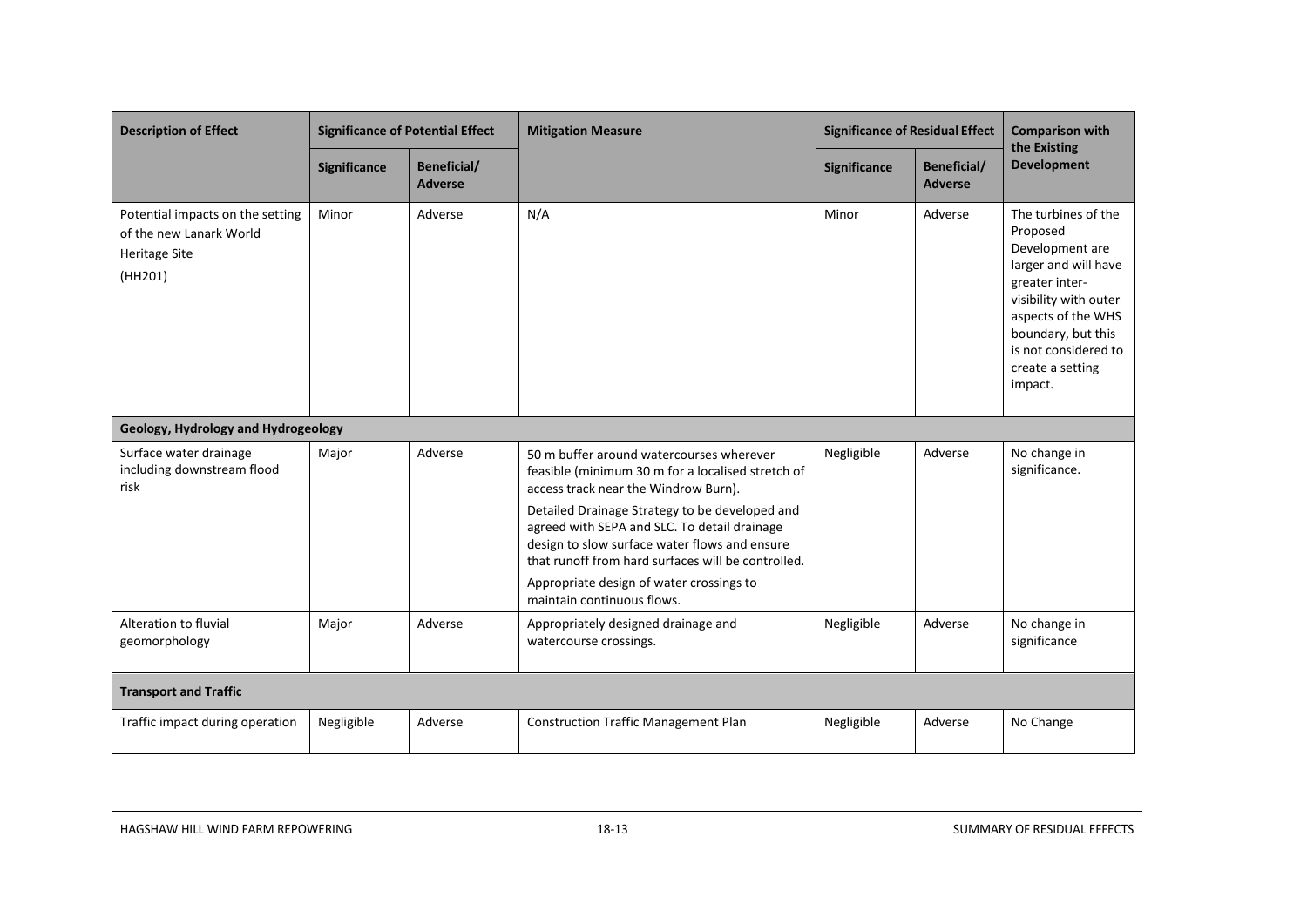| <b>Description of Effect</b>                                                 | <b>Significance of Potential Effect</b> |                               | <b>Mitigation Measure</b> | <b>Significance of Residual Effect</b> |                                      | <b>Comparison with</b><br>the Existing                                 |
|------------------------------------------------------------------------------|-----------------------------------------|-------------------------------|---------------------------|----------------------------------------|--------------------------------------|------------------------------------------------------------------------|
|                                                                              | <b>Significance</b>                     | Beneficial/<br><b>Adverse</b> |                           | Significance                           | <b>Beneficial/</b><br><b>Adverse</b> | <b>Development</b>                                                     |
| Socio-Economic                                                               |                                         |                               |                           |                                        |                                      |                                                                        |
| Annual economic impact of<br>£0.7 million and 6 jobs in South<br>Lanarkshire | Negligible                              | <b>Beneficial</b>             | N/A                       | Negligible                             | Beneficial                           | Additional<br>investment in South<br>Lanarkshire<br>economy            |
| Annual economic impact of<br>£1.1 million and 9 jobs in<br>Scotland          | Negligible                              | <b>Beneficial</b>             | N/A                       | Negligible                             | Beneficial                           | Additional<br>investment in<br>Scottish economy                        |
| Revenue from shared<br>ownership                                             | Moderate                                | Beneficial                    | N/A                       | Moderate                               | Beneficial                           | Additional<br>investment and<br>capacity building in<br>the local area |
| Payment of an estimated £0.9<br>million in Non-Domestic Rates                | Negligible                              | <b>Beneficial</b>             | N/A                       | Negligible                             | Beneficial                           | Additional public<br>sector revenue                                    |
| Effect on tourism assets                                                     | Negligible                              | Adverse                       | N/A                       | Negligible                             | Adverse                              | No Difference                                                          |
| Effect on accommodation<br>providers                                         | Negligible                              | Adverse                       | N/A                       | Negligible                             | Adverse                              | No Difference                                                          |
| Effect on tourism routes                                                     | Negligible                              | Adverse                       | N/A                       | Negligible                             | Adverse                              | No Difference                                                          |
| Effect of proposed investment<br>in tourism infrastructure                   | Moderate                                | <b>Beneficial</b>             | N/A                       | Moderate                               | <b>Beneficial</b>                    | Additional<br>investment in the<br>area's tourism<br>infrastructure    |
| Effect on proposed investment<br>in path network                             | Moderate                                | <b>Beneficial</b>             | N/A                       | Moderate                               | <b>Beneficial</b>                    | Improved public<br>access and<br>recreational<br>offering              |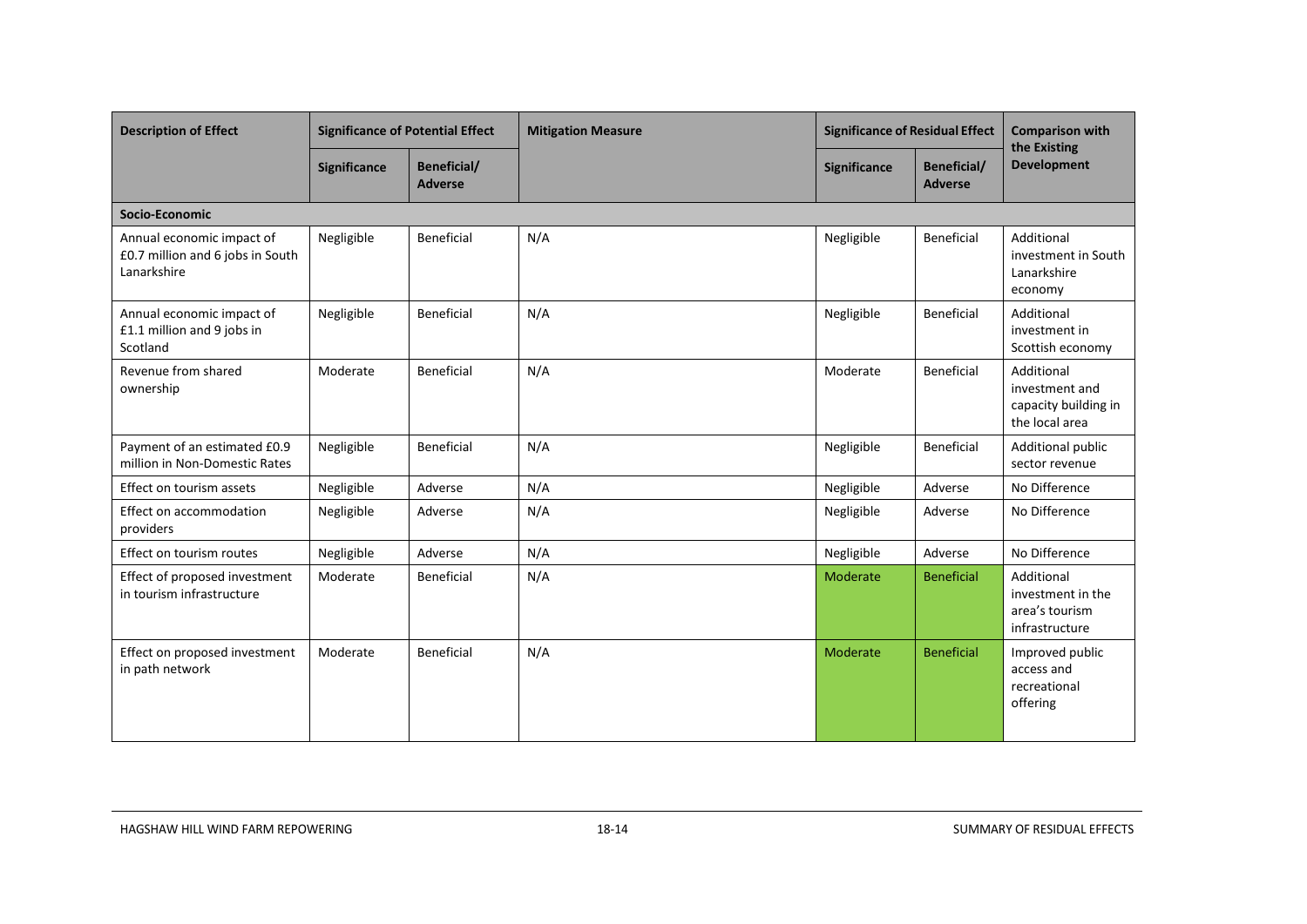| <b>Description of Effect</b>                                                         | <b>Significance of Potential Effect</b> |                               | <b>Mitigation Measure</b>                                                     | <b>Significance of Residual Effect</b> |                               | <b>Comparison with</b>                                                                                                |  |
|--------------------------------------------------------------------------------------|-----------------------------------------|-------------------------------|-------------------------------------------------------------------------------|----------------------------------------|-------------------------------|-----------------------------------------------------------------------------------------------------------------------|--|
|                                                                                      | <b>Significance</b>                     | Beneficial/<br><b>Adverse</b> |                                                                               | Significance                           | Beneficial/<br><b>Adverse</b> | the Existing<br><b>Development</b>                                                                                    |  |
| <b>Aviation, Radar and Telecommunications</b>                                        |                                         |                               |                                                                               |                                        |                               |                                                                                                                       |  |
| Effects on telecommunications<br>and TV reception during the<br>operational period   | Negligible                              | Neutral                       | None required                                                                 | Negligible                             | Neutral                       | No Change                                                                                                             |  |
| Effects on MoD low flying<br>interests during the operational<br>period              | Negligible                              | Neutral                       | Aviation lighting will be installed.                                          | Negligible                             | Neutral                       | No Change                                                                                                             |  |
| Effects on NATS infrastructure<br>during the operational period                      | Major                                   | Adverse                       | Mitigation measure agreed between the<br><b>Applicant and NATS</b>            | Negligible                             | Neutral                       | No Change                                                                                                             |  |
| <b>Effects on Glasgow Airport</b><br>infrastructure during the<br>operational period | Major                                   | Adverse                       | Mitigation measure agreed between the<br><b>Applicant and Glasgow Airport</b> | Negligible                             | Neutral                       | No Change                                                                                                             |  |
| <b>Shadow Flicker</b>                                                                |                                         |                               |                                                                               |                                        |                               |                                                                                                                       |  |
| Shadow flicker effects on<br>residential properties                                  | None                                    | N/A                           | N/A                                                                           | None                                   | N/A                           | No effect, therefore<br>no greater effect<br>beyond that arising<br>from operation of<br>the Existing<br>Development. |  |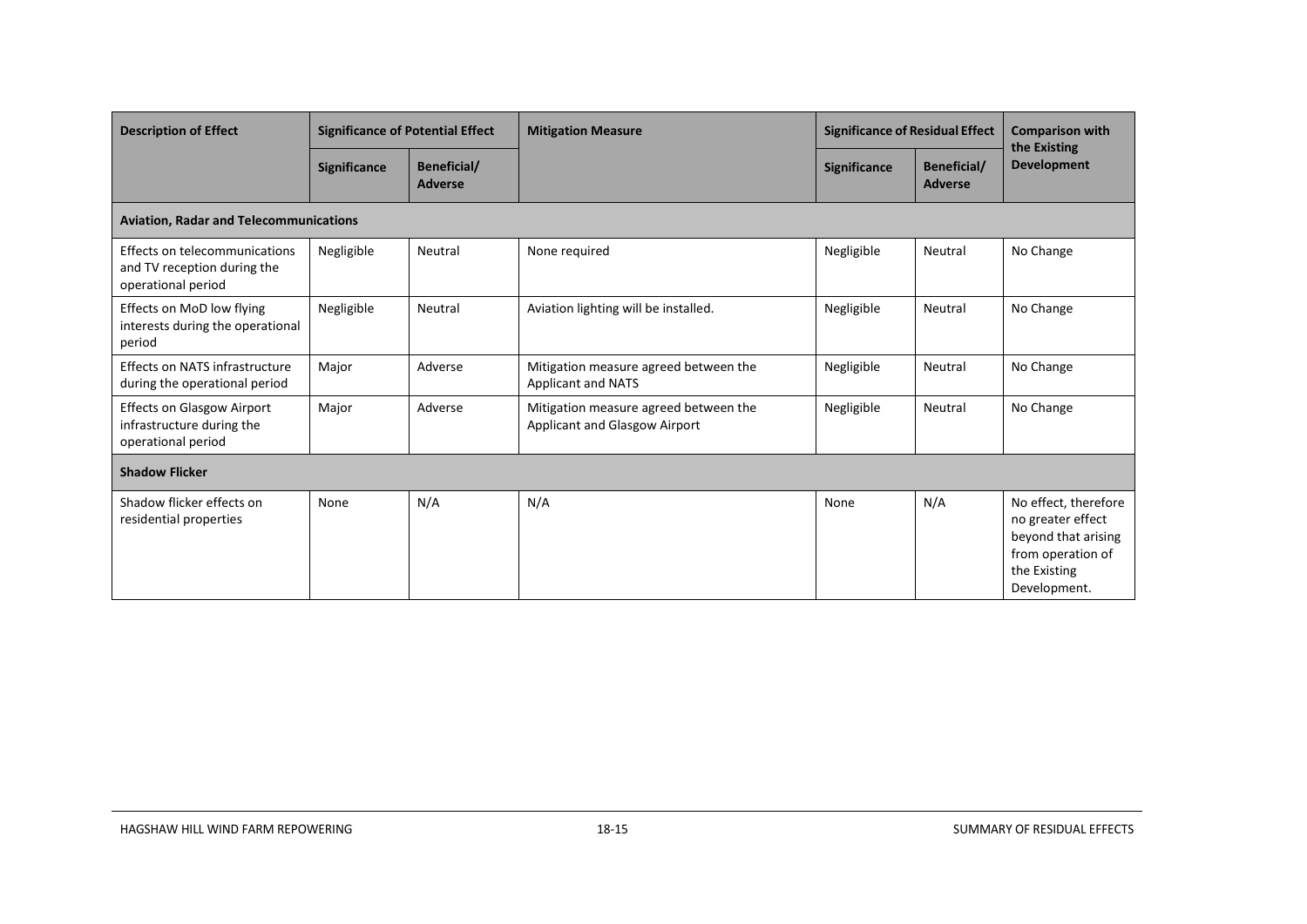#### **Table 18.3 – Cumulative Effects**

<span id="page-17-0"></span>

| <b>Construction, Operation</b><br>or Decommissioning of<br>the Proposed<br><b>Development</b> | <b>Description of Effect</b>                                                                                                                                                                                                                                                                                                                                                                                                                                                                                                                                                                                                                                                                                                                   | Proposed, Consented and<br><b>Operational Developments</b> | Significance | <b>Beneficial/ Adverse</b> | <b>Comparison with the</b><br><b>Existing Development</b> |  |  |  |
|-----------------------------------------------------------------------------------------------|------------------------------------------------------------------------------------------------------------------------------------------------------------------------------------------------------------------------------------------------------------------------------------------------------------------------------------------------------------------------------------------------------------------------------------------------------------------------------------------------------------------------------------------------------------------------------------------------------------------------------------------------------------------------------------------------------------------------------------------------|------------------------------------------------------------|--------------|----------------------------|-----------------------------------------------------------|--|--|--|
| Landscape and Visual ((Bold text indicates a Significant Effect))                             |                                                                                                                                                                                                                                                                                                                                                                                                                                                                                                                                                                                                                                                                                                                                                |                                                            |              |                            |                                                           |  |  |  |
| Scenario 1                                                                                    |                                                                                                                                                                                                                                                                                                                                                                                                                                                                                                                                                                                                                                                                                                                                                |                                                            |              |                            |                                                           |  |  |  |
| Landscape Character                                                                           | In this first cumulative scenario the character of the landscape context within which the Proposed Development is located would be markedly different. With<br>reference to the typologies referred to in the SLLCSWE, these schemes collectively create a 'wind turbine landscape' which would extend over the two character<br>types within which the Proposed Development is located and others in the locality of the site. In this context, the introduction of the Proposed Development<br>would not alter the defining characteristics of the character types in the local area, but would instead reinforce the existing characteristics of the baseline<br>landscape.                                                                 |                                                            |              |                            |                                                           |  |  |  |
| <b>Visual Receptors</b>                                                                       | Measured against this baseline in cumulative scenario 1, whilst the overall combined impact might be greater, the additional effects arising as a result of<br>introducing the Proposed Development would typically be less significant than reported earlier in the main assessment. Indeed, the significant effects<br>identified in the main assessment for the areas around Coalburn and Braehead; the eastern part of Douglas; the farmsteads and dwellings scattered along the<br>eastern side of Bellfield Road; and properties in and around Lesmahagow, Brocketsbrae, Hawksland, Douglas Water and Rigside; would reduce to a non-<br>significant level                                                                               |                                                            |              |                            |                                                           |  |  |  |
| Scenario 2                                                                                    |                                                                                                                                                                                                                                                                                                                                                                                                                                                                                                                                                                                                                                                                                                                                                |                                                            |              |                            |                                                           |  |  |  |
|                                                                                               | Given the relatively high number of operational and consented schemes considered in cumulative scenario 1, the change to the baseline brought about by the<br>other schemes in planning in scenario 2 would be minimal. Therefore, it is not considered that the cumulative effects would be discernibly greater in<br>cumulative scenario 2 than in scenario 1 and no additional significant cumulative effects are predicted.                                                                                                                                                                                                                                                                                                                |                                                            |              |                            |                                                           |  |  |  |
| Scenario 3                                                                                    |                                                                                                                                                                                                                                                                                                                                                                                                                                                                                                                                                                                                                                                                                                                                                |                                                            |              |                            |                                                           |  |  |  |
|                                                                                               | Scenario 3 considers the proposed Douglas West Wind Farm Extension and revised Cumberhead Wind Farm proposals alongside the other consented and<br>proposed schemes considered in scenarios 1 and 2. Both the Douglas West Wind Farm Extension and the revised Cumberhead Wind Farm, would be located<br>within the heart of the cluster of developments that are either already operational or consented in the vicinity of the site. The effect of this would be to further<br>reinforce the scale and nature of the existing wind farm landscape in this part of South Lanarkshire that already exists to a degree and would be greatly<br>expanded following the introduction of the consented schemes considered previously in scenario 1 |                                                            |              |                            |                                                           |  |  |  |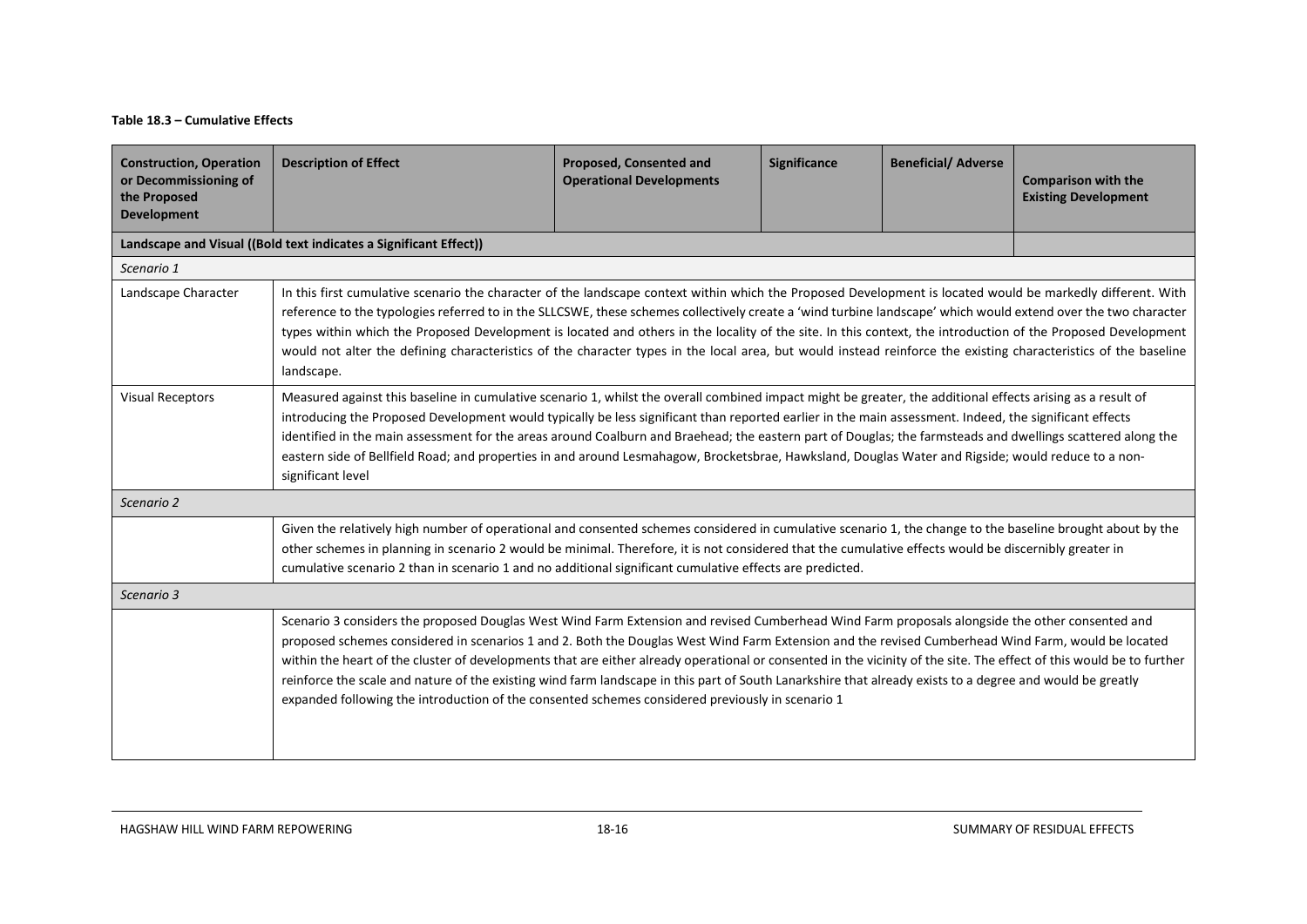| <b>Construction, Operation</b><br>or Decommissioning of<br>the Proposed<br><b>Development</b> | <b>Description of Effect</b>                                                                                                       | Proposed, Consented and<br><b>Operational Developments</b> | <b>Significance</b> | <b>Beneficial/ Adverse</b> | <b>Comparison with the</b><br><b>Existing Development</b>                                                                                                                                                                               |  |
|-----------------------------------------------------------------------------------------------|------------------------------------------------------------------------------------------------------------------------------------|------------------------------------------------------------|---------------------|----------------------------|-----------------------------------------------------------------------------------------------------------------------------------------------------------------------------------------------------------------------------------------|--|
| <b>Ecology and Nature Conservation</b>                                                        |                                                                                                                                    |                                                            |                     |                            |                                                                                                                                                                                                                                         |  |
| Construction/Operation<br>& Decommissioning                                                   | Habitat loss to blanket bog                                                                                                        | All                                                        | Minor               | Adverse                    | Minimal increase in blanket<br>bog habitat loss and collision<br>risk for bats compared to<br>the ED, but unlikely to reach<br>significance at a regional<br>level.                                                                     |  |
| Operation                                                                                     | Collision risk/ barotrauma to bats                                                                                                 | All                                                        | Minor / Negligible  | Adverse/Neutral            |                                                                                                                                                                                                                                         |  |
| Ornithology                                                                                   |                                                                                                                                    |                                                            |                     |                            |                                                                                                                                                                                                                                         |  |
| Construction &<br>Operation                                                                   | Curlew: Disturbance and displacement                                                                                               | All                                                        | Minor               | Adverse                    | No greater significance of<br>effects is anticipated beyond<br>those arising from operation<br>of the ED cumulatively with<br>the operational, consented<br>and proposed wind farms<br>considered in the<br>assessment.                 |  |
| <b>Noise and Vibration</b>                                                                    |                                                                                                                                    |                                                            |                     |                            |                                                                                                                                                                                                                                         |  |
| Operation                                                                                     | Wind turbine noise                                                                                                                 | All                                                        | Not significant     | Adverse                    | No change                                                                                                                                                                                                                               |  |
| <b>Cultural Heritage</b>                                                                      |                                                                                                                                    |                                                            |                     |                            |                                                                                                                                                                                                                                         |  |
| Operation                                                                                     | Potential cumulative effect on heritage assets<br>arising from placement of the Proposed<br>Development alongside other wind farms | All                                                        | Minor-Negligible    | Adverse                    | There will be a slight<br>incremental increase on the<br>setting of monuments due<br>to the increase in turbine<br>height, but in general the<br>turbines will be embedded<br>within an existing array,<br>replacing existing turbines. |  |